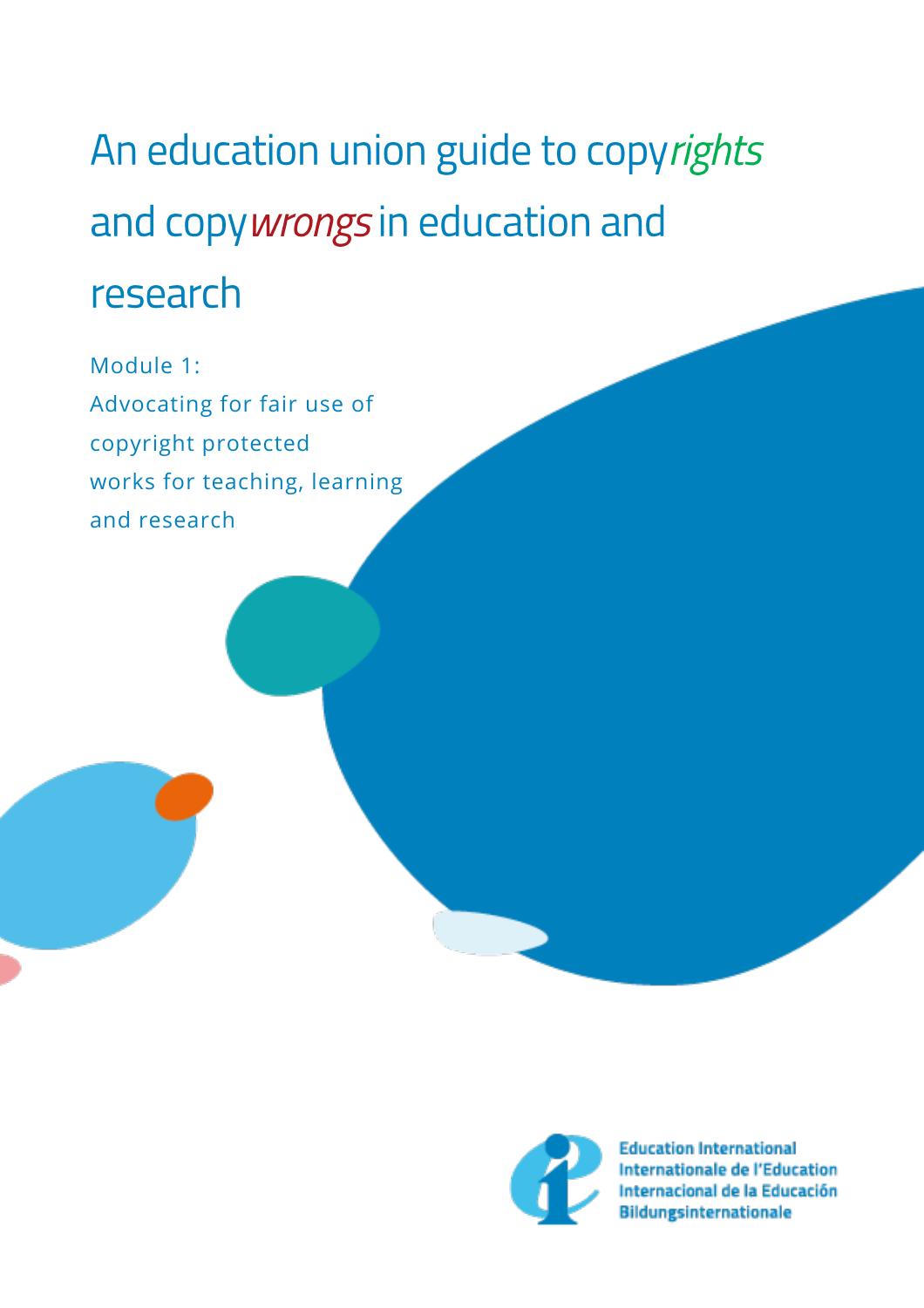# Contents

| 1 <sub>1</sub>                                                            |                                                                                                                                                               |  |  |  |  |
|---------------------------------------------------------------------------|---------------------------------------------------------------------------------------------------------------------------------------------------------------|--|--|--|--|
|                                                                           |                                                                                                                                                               |  |  |  |  |
| 2.                                                                        |                                                                                                                                                               |  |  |  |  |
| 3.                                                                        |                                                                                                                                                               |  |  |  |  |
| 4.                                                                        | Copyright exceptions and limitations for education and research purposes10<br>What copyright exceptions and limitations are needed for education and research |  |  |  |  |
|                                                                           |                                                                                                                                                               |  |  |  |  |
|                                                                           |                                                                                                                                                               |  |  |  |  |
|                                                                           |                                                                                                                                                               |  |  |  |  |
|                                                                           |                                                                                                                                                               |  |  |  |  |
| Obstacles for educators and researchers to make fair use of exceptions 15 |                                                                                                                                                               |  |  |  |  |
|                                                                           |                                                                                                                                                               |  |  |  |  |
|                                                                           |                                                                                                                                                               |  |  |  |  |
| 5.                                                                        |                                                                                                                                                               |  |  |  |  |
|                                                                           |                                                                                                                                                               |  |  |  |  |
|                                                                           | Towards a global treaty on education exceptions for education and research 22                                                                                 |  |  |  |  |
|                                                                           |                                                                                                                                                               |  |  |  |  |
| 7.                                                                        |                                                                                                                                                               |  |  |  |  |
|                                                                           |                                                                                                                                                               |  |  |  |  |
| 8.                                                                        |                                                                                                                                                               |  |  |  |  |
| 9.                                                                        |                                                                                                                                                               |  |  |  |  |
|                                                                           |                                                                                                                                                               |  |  |  |  |

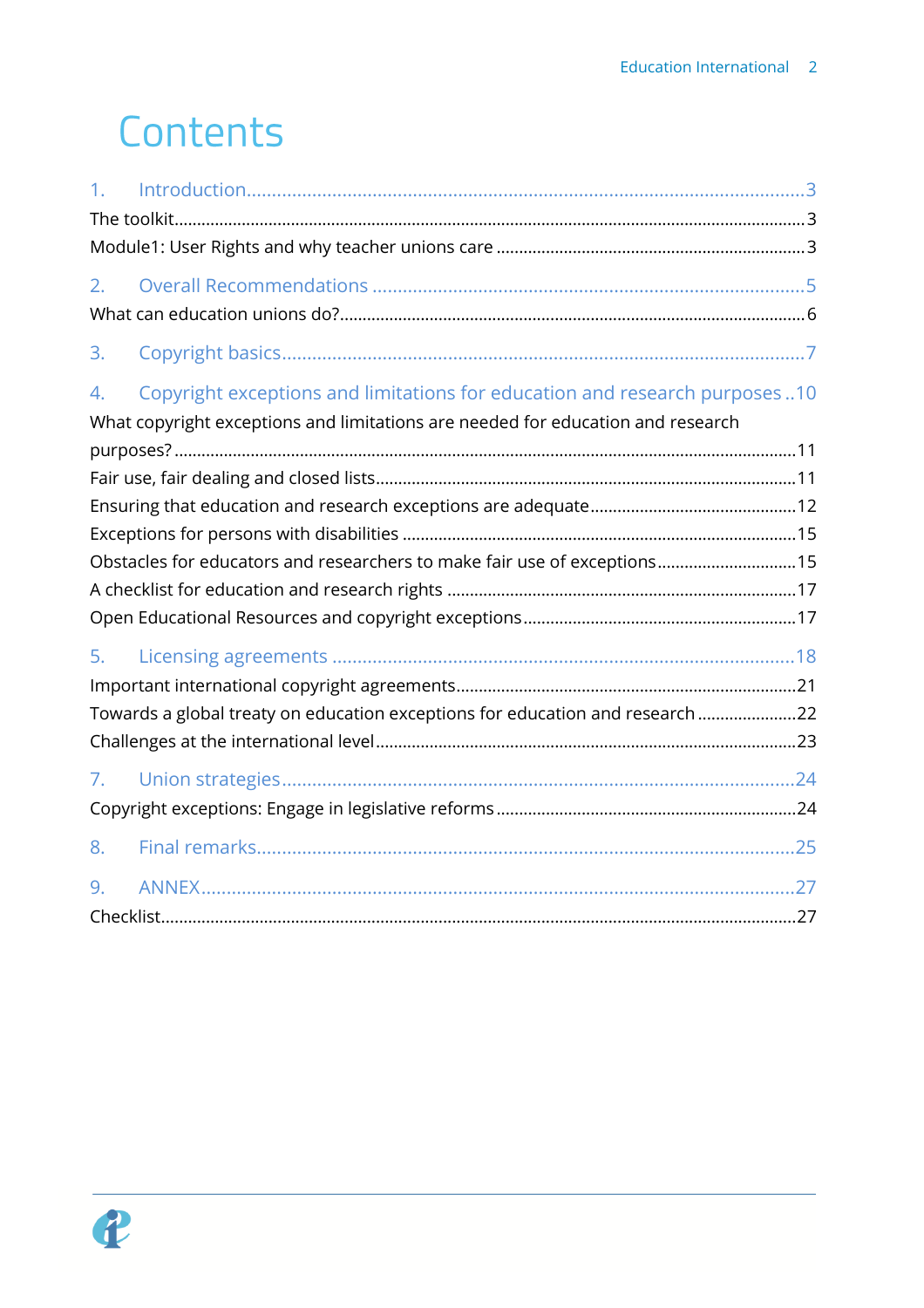# <span id="page-2-0"></span>1. Introduction

# <span id="page-2-1"></span>**The toolkit**

Copyright laws around the world are being changed to accommodate the digital environment. It is essential that education unions take an active role in copyright reforms to ensure that teachers and researchers are not deprived of their rights to use and build upon creative works for teaching, learning and research.

Teachers and researchers – as both users and creators of copyrighted educational materials - have an important voice that needs to be part of the process. This module is part one of a twopart toolkit to help teachers, researchers and education unions to understand their interests and rights in copyright reform as users and owners of creative works and take action to defend these interest.

- **Module 1: User Rights. How copyright exceptions and limitations are needed to ensure fair access and use of works for teaching, learning and research.**
- **Module 2: Owner Rights. How copyright and employment contract rights need to ensure that educators and researchers maintain the ability to use, share and otherwise control the works they produce.**

This Module 1 focuses on the first set of issues – the user rights. It aims to:

- provide a brief introduction to copyright legislation and policies;
- illustrate examples of how copyright policy impacts teaching, researching and learning for educators and researchers as users and creators of works;
- provide policy recommendations that education unions can use to defend a balanced approach to copyright legislation.

## <span id="page-2-2"></span>**Module1: User Rights and why teacher unions care**

Increasingly, teachers, education support personnel (ESP), researchers and students are prevented from exercising their right to use creative works for teaching, learning and research due to restrictive copyright policies, bureaucratic burdens or expensive fees. This does not only have a negative impact on educators and researchers as **users** of works, but also curtails the options for those (e.g. teacher, researchers, authors) who rely on using parts of creative works to **create** educational and research materials. Education unions defend these user rights that are closely linked to the fulfilment of human rights and professional freedoms.

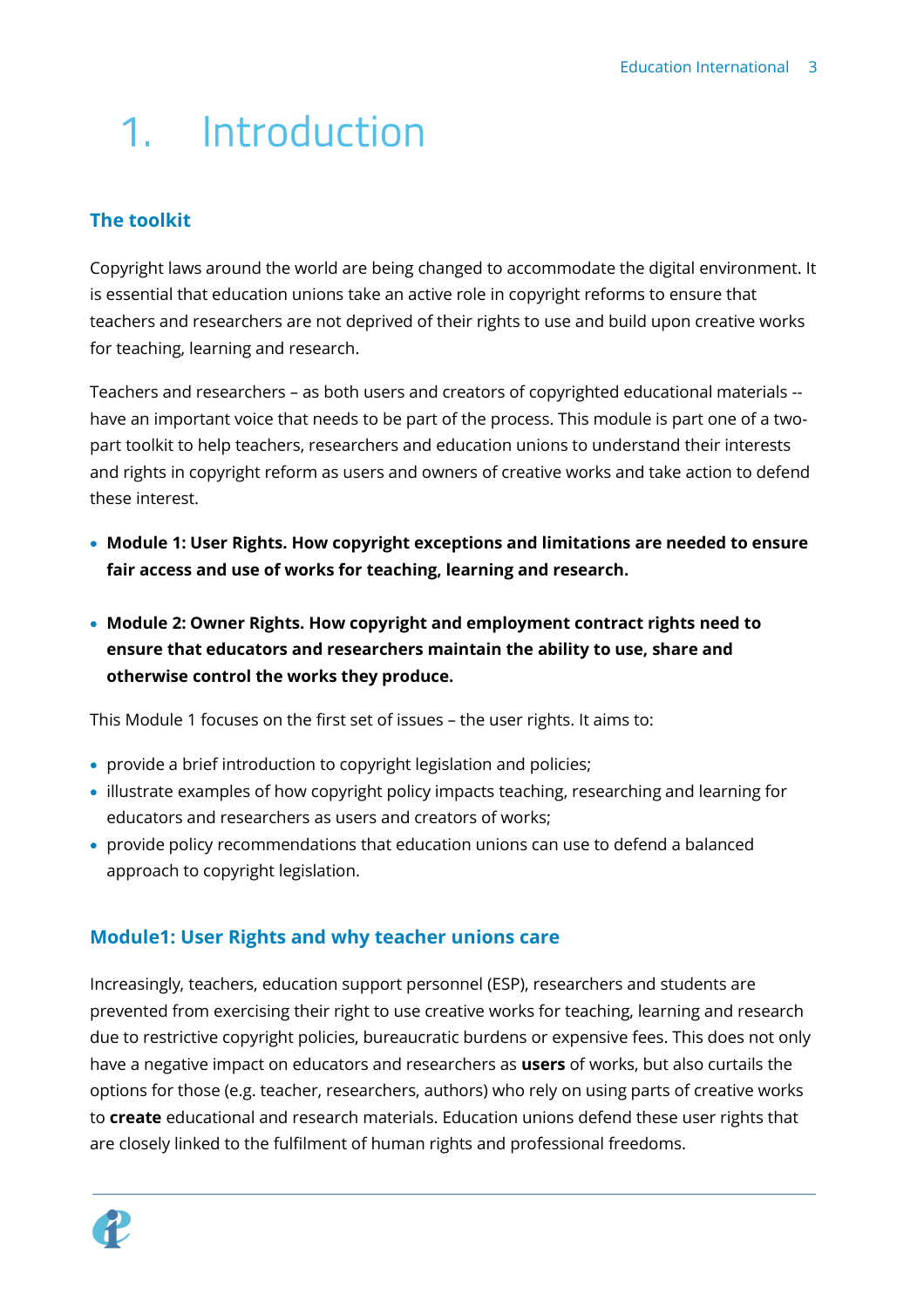#### **Fair access and use of works is central to teachers' professional and academic freedom**

Educators and researchers need to have the autonomy to decide what materials to include in their teaching and research activities. Their choice should not be constrained by excessive publication prices, restrictive copyright policies, editorial priorities or censorship.

The 1997 UNESCO Recommendation concerning the Status of Higher-Education Teaching Personnel and the 1966 ILO/UNESCO Recommendation concerning the Status of Teachers address this as part of the academic and professional freedom of educators and researchers: "Since teachers are particularly qualified to judge the teaching aids and methods most suitable for their pupils, they should





be given the essential role in the choice and the adaptation of teaching material". (VIII, 61)<sup>1</sup> Copyright exceptions and limitations play an important role here as they increase the choice of materials available for educators and researchers.

### **Fair access and use of works is a fundamental part of the right to education.**

The importance of access to works for teaching and learning is an essential component of the right to education.<sup>2</sup> Also the United Nation's Sustainable Development Goal 4 (SDG4) Quality Education and the related UNESCO Framework for Action repeatedly remind governments of their obligation to fulfil this right and to provide teachers with access to "books, other learning materials and open educational resources<sup>"3</sup> (p.33). Meeting this obligation requires ensuring that countries in addition to curated works provide for copyright exceptions and limitations that facilitate the use of copyrighted works for teaching, learning and research.

While educators benefit from access to fairly priced and locally relevant curated teaching materials they also need to be able to supplement and adapt these materials with, for instance, a copyright protected picture, piece of music or video to meet the needs of an increasingly diverse student population. Unfortunately, in many countries copyright legislation does not empower teachers, but creates barriers. How to challenge the latter is addressed in this toolkit.

https://unesdoc.unesco.org/ark:/48223/pf0000245656



<sup>&</sup>lt;sup>1</sup> ILO & UNESCO (1966). Recommendation concerning the Status of Teachers. Retrieved from https://www.ilo.org/sector/Resources/sectoral-standards/WCMS\_162034/lang--en/index.htm <sup>2</sup> UNESCO &Right to Education Initiative (2019). Right to education handbook. Retrieved from https://www.right-to-education.org/resource/right-education-handbook

<sup>&</sup>lt;sup>3</sup> UNESCO (2015). Incheon Declaration and Framework for Action for the Implementation of Sustainable Development Goal 4. Retrieved from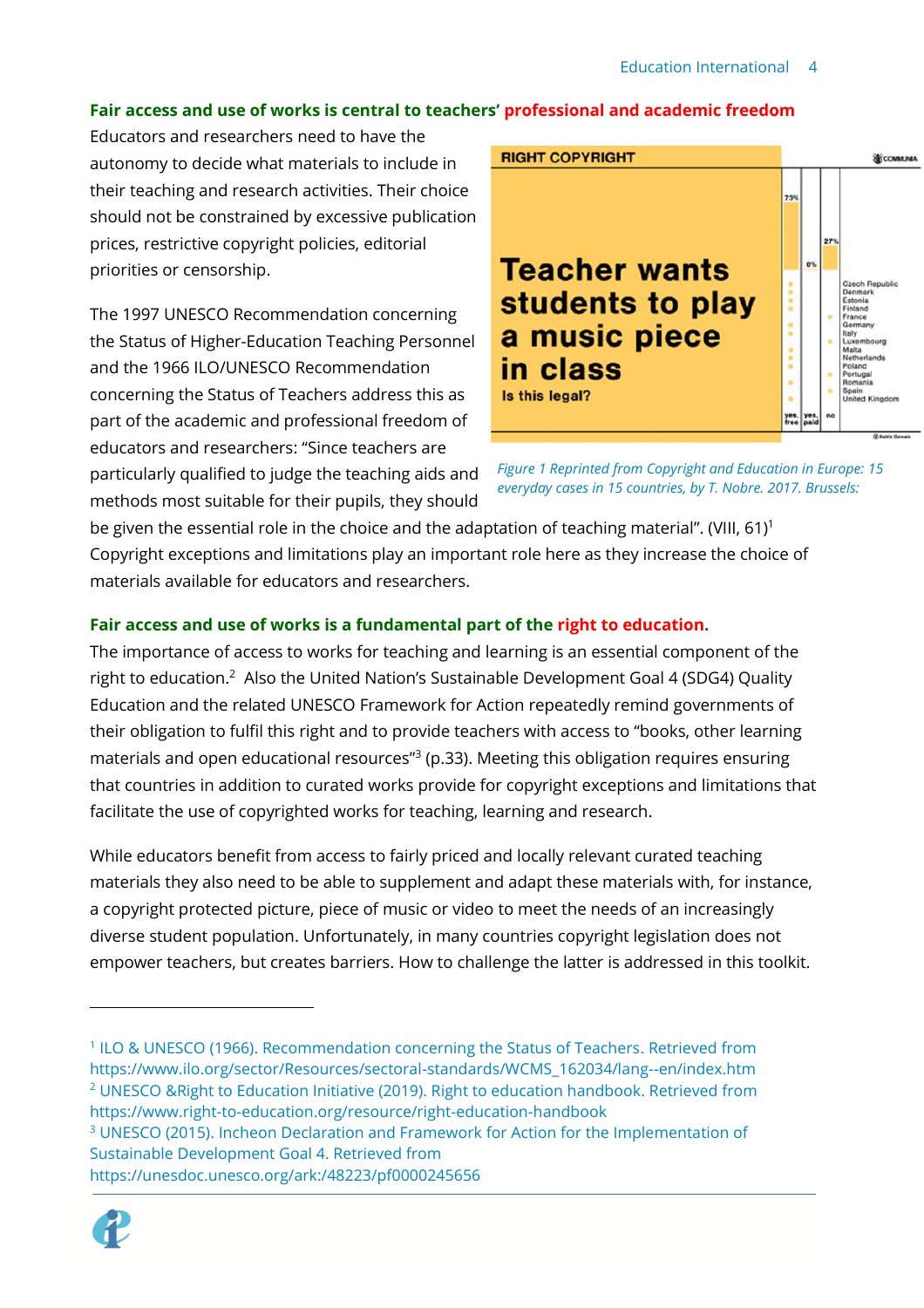# <span id="page-4-0"></span>**Overall Recommendations**  $2.$

*"The discussion on copyright reform is not a question of licensing OR copyright exceptions OR open educational resources. We need all three in a good measure to build a fair information ecosystem." Michael Geist, 2018*

#### **Copyright exceptions and limitations for education and research purposes …**

- safeguard fundamental user rights, are valuable for the creation of new works, promote the dissemination of knowledge and information and encourage competition and industry;
- should cover all educational and research activities, works, purposes, users, and settings while considering the principles of fair practice;



*Figure 2 Components of copyright exceptions for education and research*

• are important at the international level. Cross-border collaboration and exchange, including the exchange of open educational resources, requires international agreements and minimum rights for all educators and researchers no matter where they are in the world.

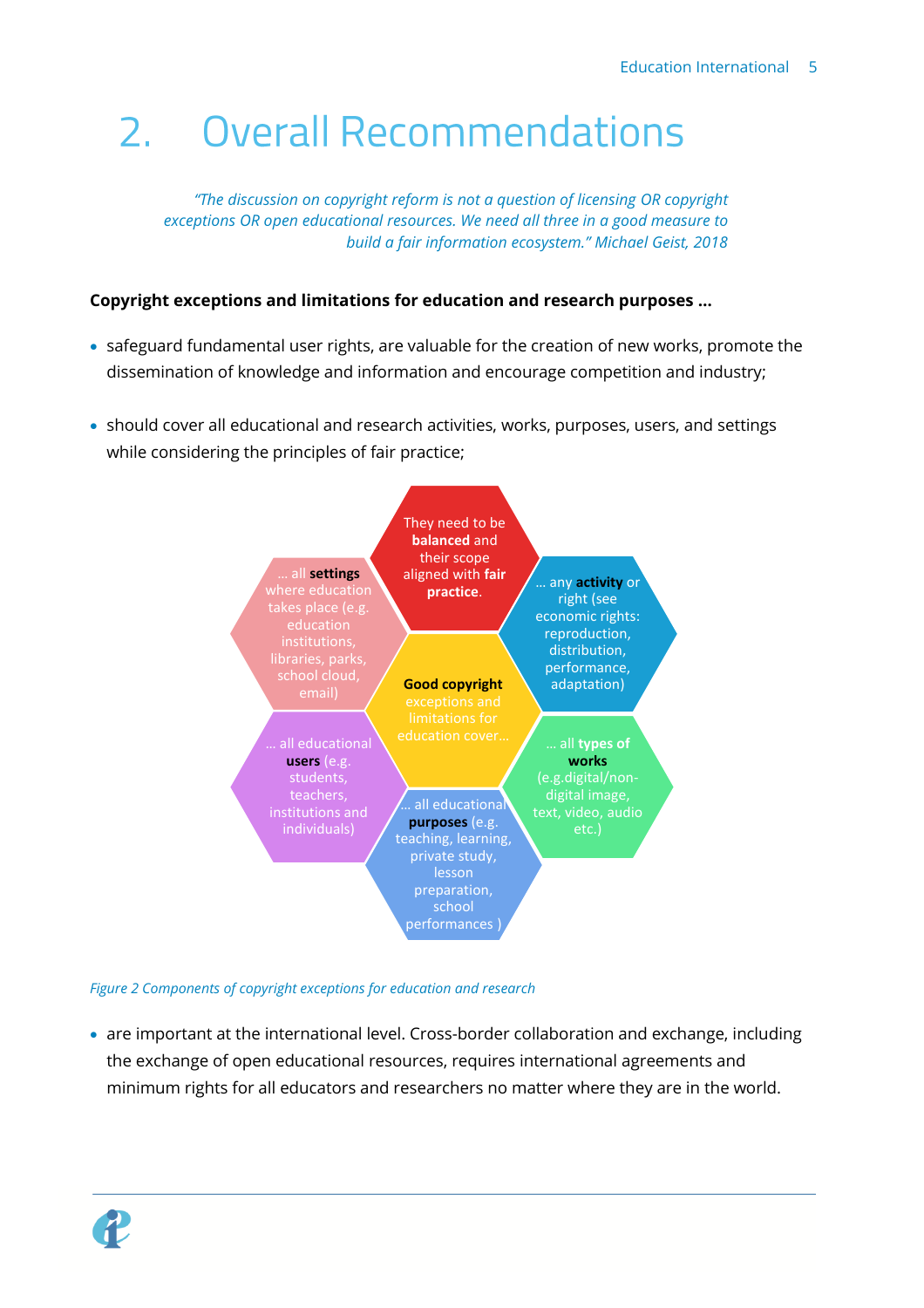### **Licensing contracts …**

- should not be permitted to take priority over an educational exception, even if they are easily available in the market, but they can be negotiated for uses that go beyond the scope of the education exception;
- should not be permitted to override the terms and conditions of use set forth in an educational exception;
- should not be forced upon education institutions (e.g. mandatory collective licensing) but can be negotiated on a voluntary basis with education stakeholders who have access to affordable mediation and litigation;
- should have reasonable terms and conditions (e.g., data privacy, no copyright policing by schools, no administrative burdens).

#### **Other important issues**

- *Technological prevention measures* (TPM): Allow for the circumvention of digital locks and provide for devices capable of TPM circumvention for non-infringing purposes.
- *Liability and criminal charges*: Limit the liability of education institutions and education employees and protect them from claims for damages when the unlawful use of a work is performed in good faith.
- *Provisions for persons with disabilities*: Advocate for the ratification and implementation of the Marrakesh Treaty for the visually impaired at national level as well as promote normative work for persons with other disabilities at national and global level.
- *Copyright term*: Comply with international standards to not exceed the life of the author plus 50 years and ensure that the copyright term is not extended through trade agreements.
- *Government copyright*: Materials produced by the government through public funds should be freely available to the public immediately upon publication.

## <span id="page-5-0"></span>**What can education unions do?**

- Engage in national copyright reforms in order to ensure that the recommendations stated above are adequately addressed in your copyright system (**e.g. take a look at the checklist in ANNEX1 and see whether your country allows for all the things listed.)**
- Engage in international copyright reforms to ensure that cross-border uses of materials are legal (i.e. practical) and to support education unions from other countries with very weak and expensive copyright exceptions for education and research – global agreements lead to national level reforms (i.e. solidarity).
- Inform your members about copyright laws in your country and what they can and cannot do when using copyright protected works for teaching, learning or researching including for the creation, use and exchange of open educational resources from other countries.
- Advocate that teachers receive training on what needs to be considered for the use and creation of copyright protected works.

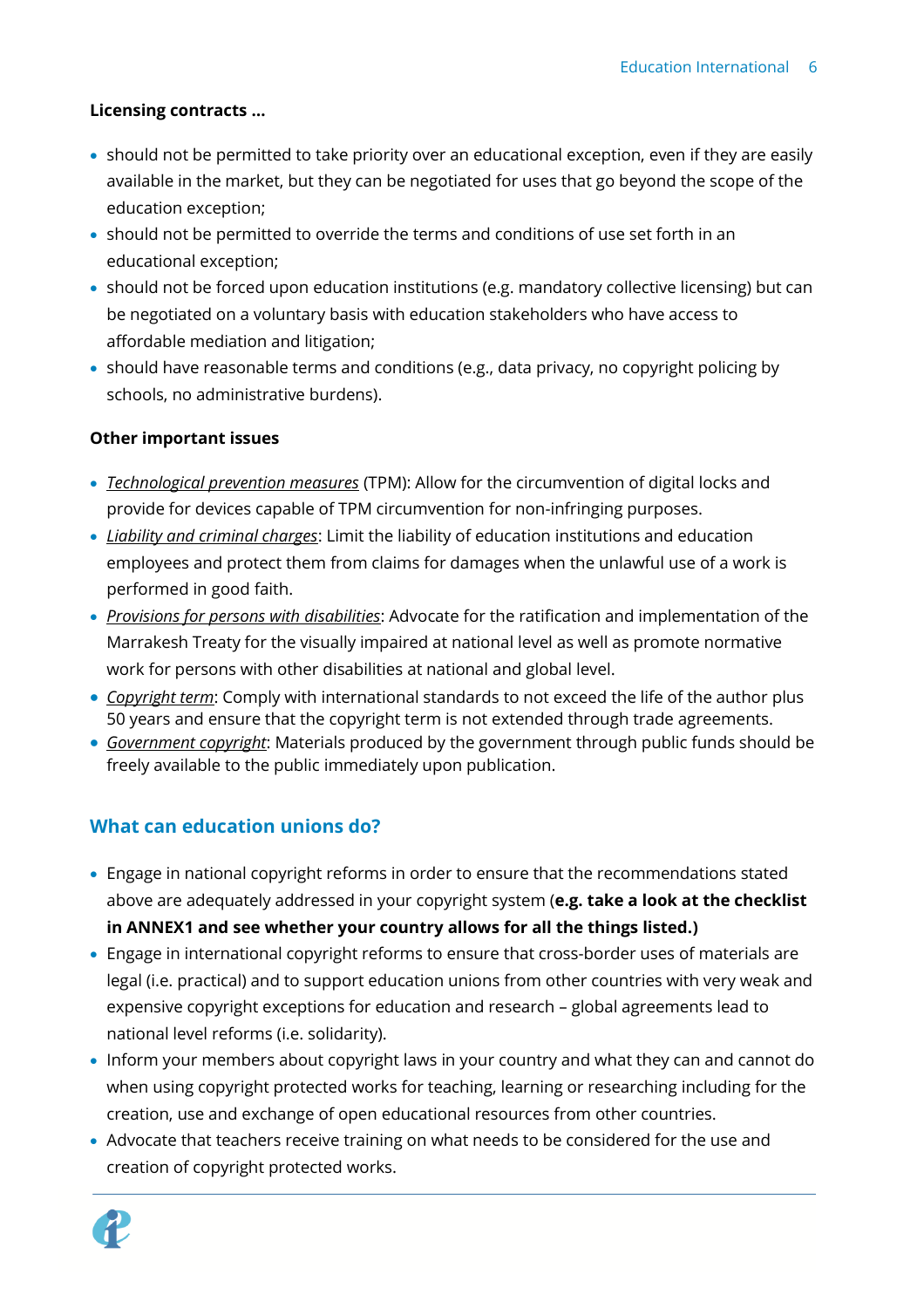• Team up with other actors engaged in copyright reforms (e.g. libraries, museums, academia).

# <span id="page-6-0"></span>**Copyright basics**  $3.$

Education unions advocate for a balanced approach to copyright policies that takes into account the interests of creators and users - their members are both. They create materials, but also rely on using and building upon creative works for quality teaching, learning and research.

#### **What is copyright?**

➔ **Copyright is the right to exclude another person from making a reproduction (i.e. copy) or other protected use (e.g. performance, translation) of a protected work without the permission of (and normally payment to) the right holder.** 

Copyright is very broad. Its most important right is the right to exclude reproduction (i.e. copy). Reproduction in the digital age is omnipresent and teachers, for instance, constantly copy parts of a book, a poem, a chart or other digital works for teaching and learning purposes. But the rights go further – copyright can prevent a teacher from adapting a work (e.g. from a book to a play), distributing a work (e.g. in a classroom), performing a work (e.g. a song), communicating the work (e.g. by email or a web page) and translating a work (e.g. to a native language). In short, copyright can prevent the use of a work in almost any way imaginable.

#### **What is copyright for?**

#### ➔ **It a should encourage creativity, innovation and learning**

Copyright was created to ensure that new technologies – first, the printing press – did not deprive authors of the ability to market their works. By requiring permission to make and sell a copy, copyright creates markets for publishers and others to pay authors to reproduce their works. However, as further elaborated in this toolkit there is a general understanding that society needs a balanced approach to copyright and that we also need user rights (see further below). This means that it needs to be ensured that central public interest activities (e.g. education and research) can be undertaken without having to pay or ask for permission from the author. This is essential for the development of just, creative and innovative societies.

#### **What is covered by copyright ?**

#### → **Copyright covers every expression from the moment it is published**

Copyright is a legal protection granted to creators of 'works of the mind'. It includes written texts from books to blogs to emails. It also covers most other kinds of expression, including musical works, dramatic works, graphic art, photographs, movies and even computer software. Copyrighted works are all around us.

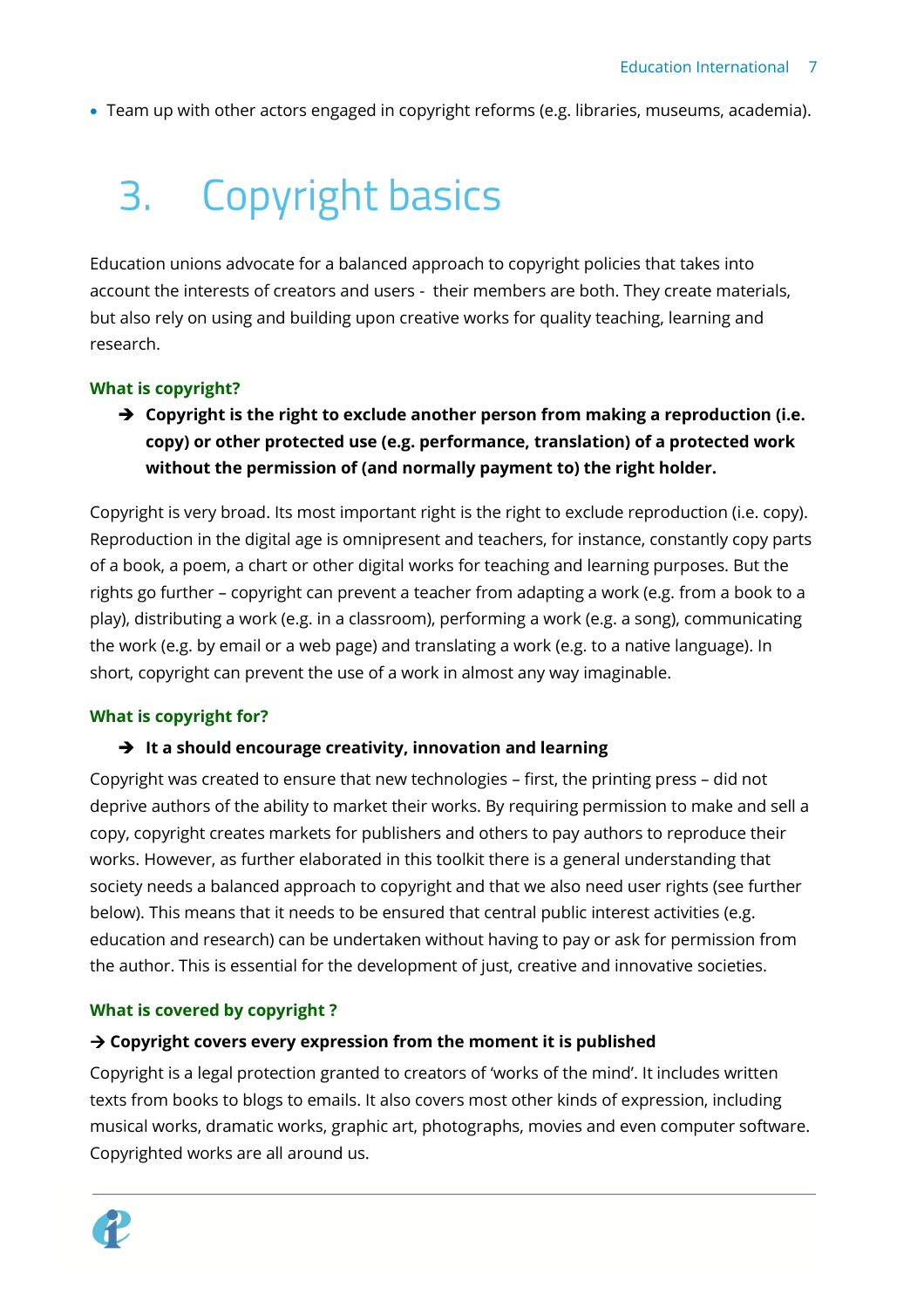#### **Who owns/gets a copyright?**

#### → **By default:** author/creator, heirs

→ **By transfer or license assigned to (see table below):** publisher, employer, collective management organisations<sup>4</sup>

| <b>Publisher</b>            | <b>Employer</b>                    | <b>Collective management</b><br>organisations |
|-----------------------------|------------------------------------|-----------------------------------------------|
| Creators may assign their   | For the creation of works during   | Creators may be represented by                |
| copyright to publishing     | working hours researchers and      | collecting societies that then                |
| houses that require them to | educators are, for instance, often | collect and redistribute the fees             |
| give up their copyright if  | required by contract to assign     | acquired when the materials are               |
| they want their work to be  | their copyright to the school or   | used. Collective management                   |
| published.                  | university.                        | organisations act as                          |
|                             |                                    | intermediaries between creators               |
|                             |                                    | and users of works (e.g.                      |
|                             |                                    | education institutions).                      |
|                             |                                    |                                               |

#### **What rights does a copyright owner have?**

#### **Copyright Owner**

The copyright owner/creator has exclusive **economic** and **moral** rights (see below) and these are protected by law.

#### **Exclusive economic rights**

- reproduction of a work (e.g. copy)
- adaptation of work (e.g. book into a film)
- distribution of work (e.g. to a class)
- performance of a work publicly (e.g. school play, poetry reading)
- communication to the public (e.g. school webpage, email to students)
- translation of a work (e.g. into native language, foreign language lessons)

#### **Moral rights (cannot be waived in some countries)**

- o to be identified as the author (right of attribution)
- o to object to derogatory treatment of a work (right of integrity)
- o to determine when work is made public (right of disclosure)

<sup>&</sup>lt;sup>4</sup> Challenges for educators and researchers in relation to copyright ownership are further elaborated in Module 2 of this toolkit. Education unions often advocate that educators and researchers should retain copyright over the works they produce or at least have shared IP rights.

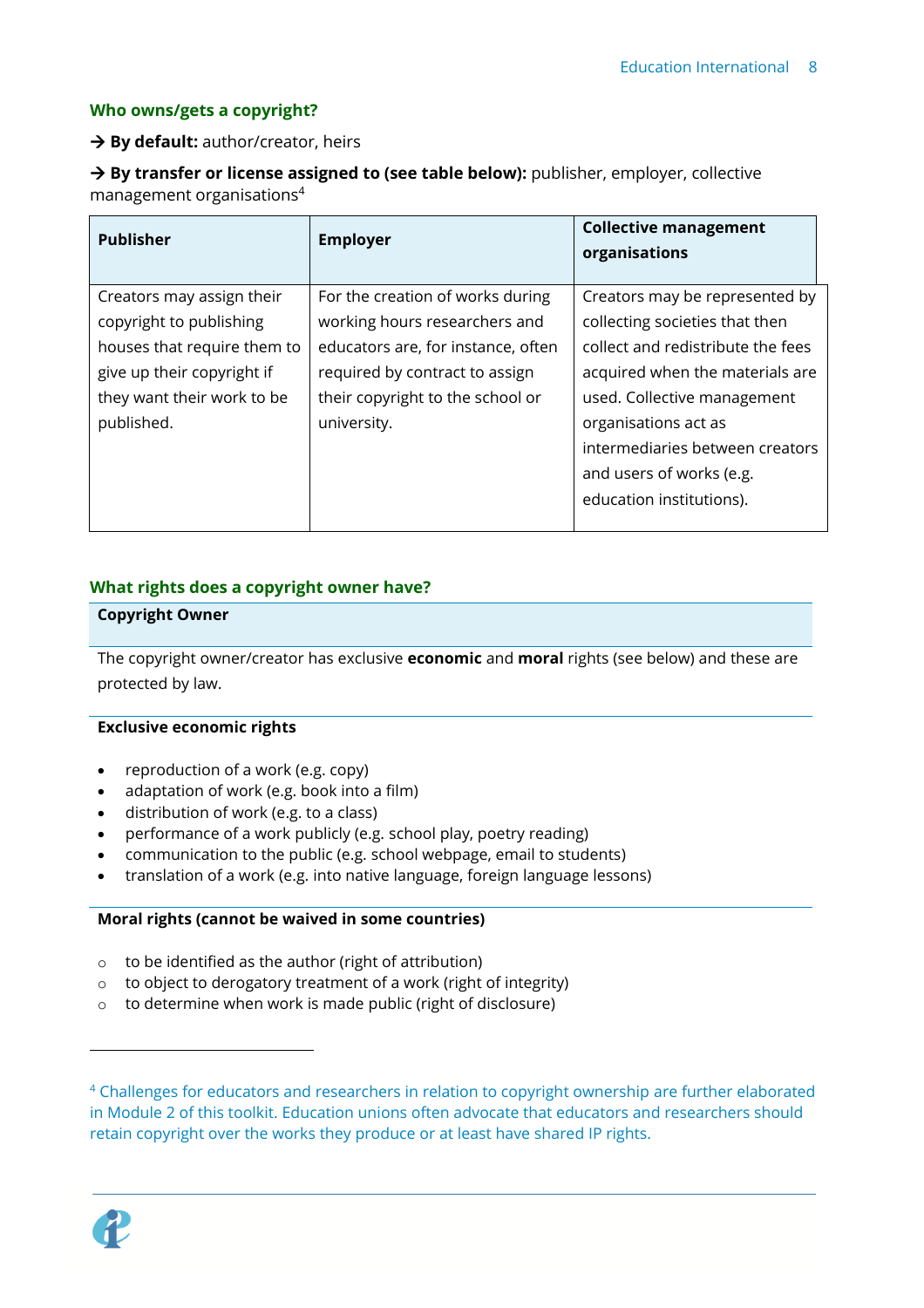#### **Why are user rights necessary?**

Although copyright was created to incentivise authorship by creating markets for their works, at the extreme copyright could inhibit authorship by removing the ability to use the works of others. As teachers, we know well that to create a new work – like a textbook or worksheet – one must rely on the works of others. We rely on others for our research, ideas and to reproduce material to review and critique. If authors could prevent such reuses, then many new works could not be created. There are many others that need access to works to fulfil public purposes. Libraries need to make copies to preserve, disability rights advocates need to translate to provide access, researchers must be able to excerpt to learn and study. In the digital age the need for user rights are magnified. This is because so many digital processes – from Internet searches to streaming a video – technically relies on acts of machine reproduction. For education and research the issue is about what materials can be accessed and used for learning.

#### **What are the limits of copyrights?**

We refer to a "user right" as existing whenever there is no right to stop a user from a particular activity. This is the case for the following scenarios:

- **Material is not subject to copyright:** Copyright does not protect facts, concepts, principles and ideas - only the particular way an author expresses them. The inability to copyright the underlying fact or idea is one of the most important user rights. A geology textbook is protected by copyright but the facts in it (about sedimentation, magma, tectonic plates, etc.) are not. In some countries, materials produced by the government or texts of a legislative, administrative and legal nature and the official translations of such texts are excluded.
- **Material is no longer protected by copyright**: In most countries, a work's copyright protection ends 50 or 70 years after the death of its creator, regardless of the citizenship of the author or where the work was originally published. International trade agreements increasingly lock in a longer copyright timeframe (e.g. [see a union response to proposed](https://www.caut.ca/latest/2018/10/copyright-balance-needed-wake-united-states-mexico-canada-agreement) 70 year copyright term in [the United States-Mexico-Canada Agreement \(USMCA\)\)](https://www.caut.ca/latest/2018/10/copyright-balance-needed-wake-united-states-mexico-canada-agreement).
- **Material is subject to an open license.** In some cases, individual or institutional authors release their exclusive rights through what is called an "open license." An open license refers to a license that allows free use by others, sometimes with conditions such as that the author needs to be names (i.e. attributed). Creative Commons licenses are one form of open license. Many countries have laws that all materials produced by the government through public funds should be freely available to the public immediately upon publication.
- **The intended use is protected by a limitation and exception:** Even where copyright might otherwise apply, the law may include a specific exception to or limitation of the exclusive right to serve public interests. Education and research are purposes for which exceptions and

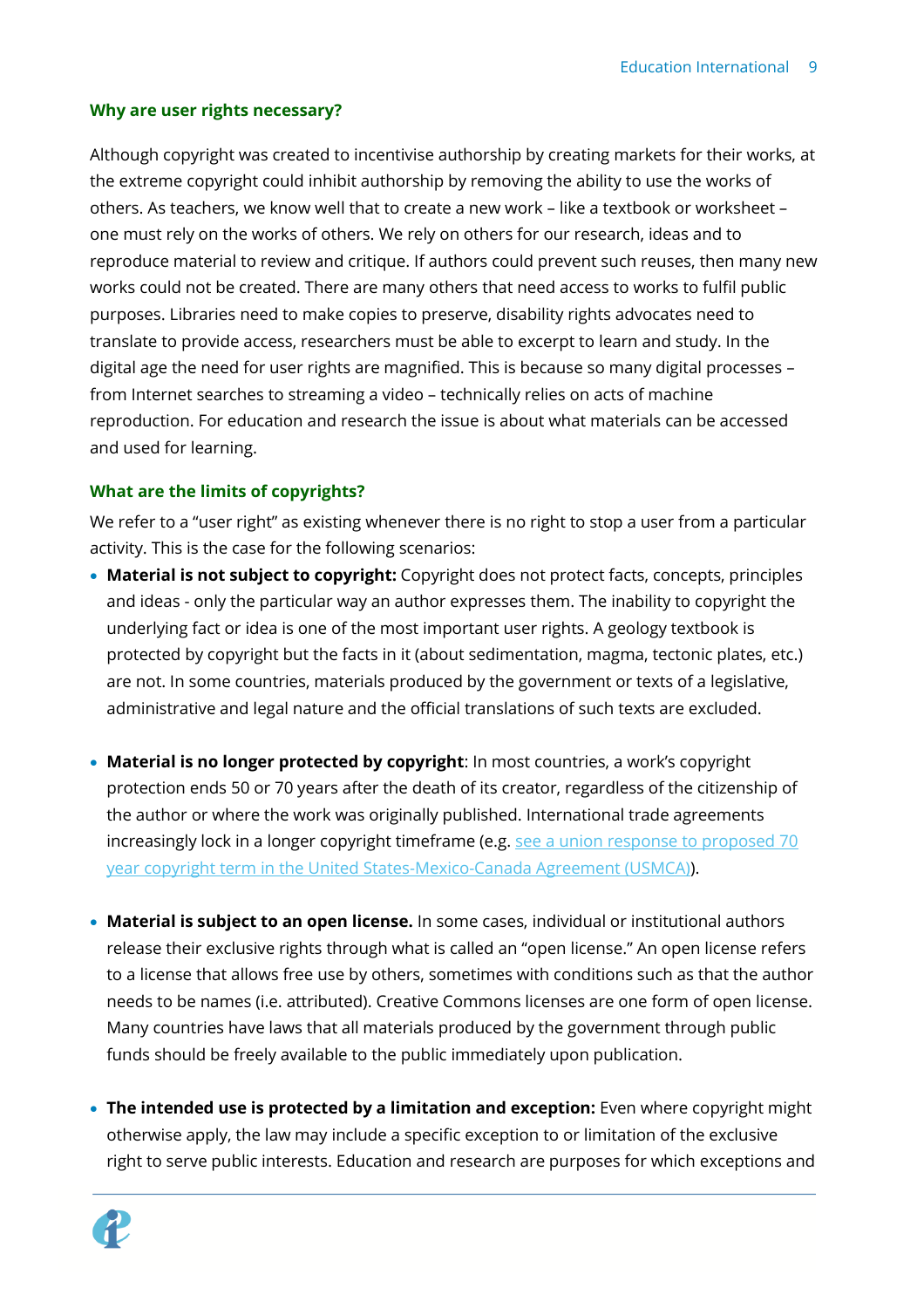limitations often apply as they are central public interest activities and closely linked to the fulfilment of human rights. The remainder of this Module will focus on such limitations and exceptions.

# <span id="page-9-0"></span>**Copyright exceptions and** 4. limitations for education and research purposes

Without exceptions and limitations, copyright owners would have a complete monopoly over access and use of copyrighted materials in education institutions. Every use of a copyrighted work would be subject to permission by the owner (and/or payment). The problem is that many of the user rights in our laws have not been updated in many years and are no longer fit for purpose. A recent study found, for example, that over a quarter of EU countries lacked the right for a student to play copyrighted music in class. Many others lack a right to stream a video or share a pdf by email. To serve modern educational needs we need modern educational exceptions.

Copyright exceptions do not substitute for quality curated educational resources. But every teacher supplements their materials to make them better for their classes. Modern copyright exceptions can make supplementing material easier. As long as the use does not deprive the author of a substantial market for their work educators and researchers should be permitted to make illustrative uses of pictures, text snippets, pieces of music or videos that will help them explain a certain topic.

### **Definition**

- Exceptions are cases defined by law where, within limits (i.e. parts of a work, limited number of copies), a work can be used without a permission request and, in some countries, without payment to the creator or copyright owner.
- Copyright exceptions and limitations safeguard fundamental user rights, are valuable for the creation of new works, promote the dissemination of knowledge and information as well as encourage competition and industry.
- They are used for educational and research activities, but may also be established for satire, criticism or libraries, archives and museums, among others.

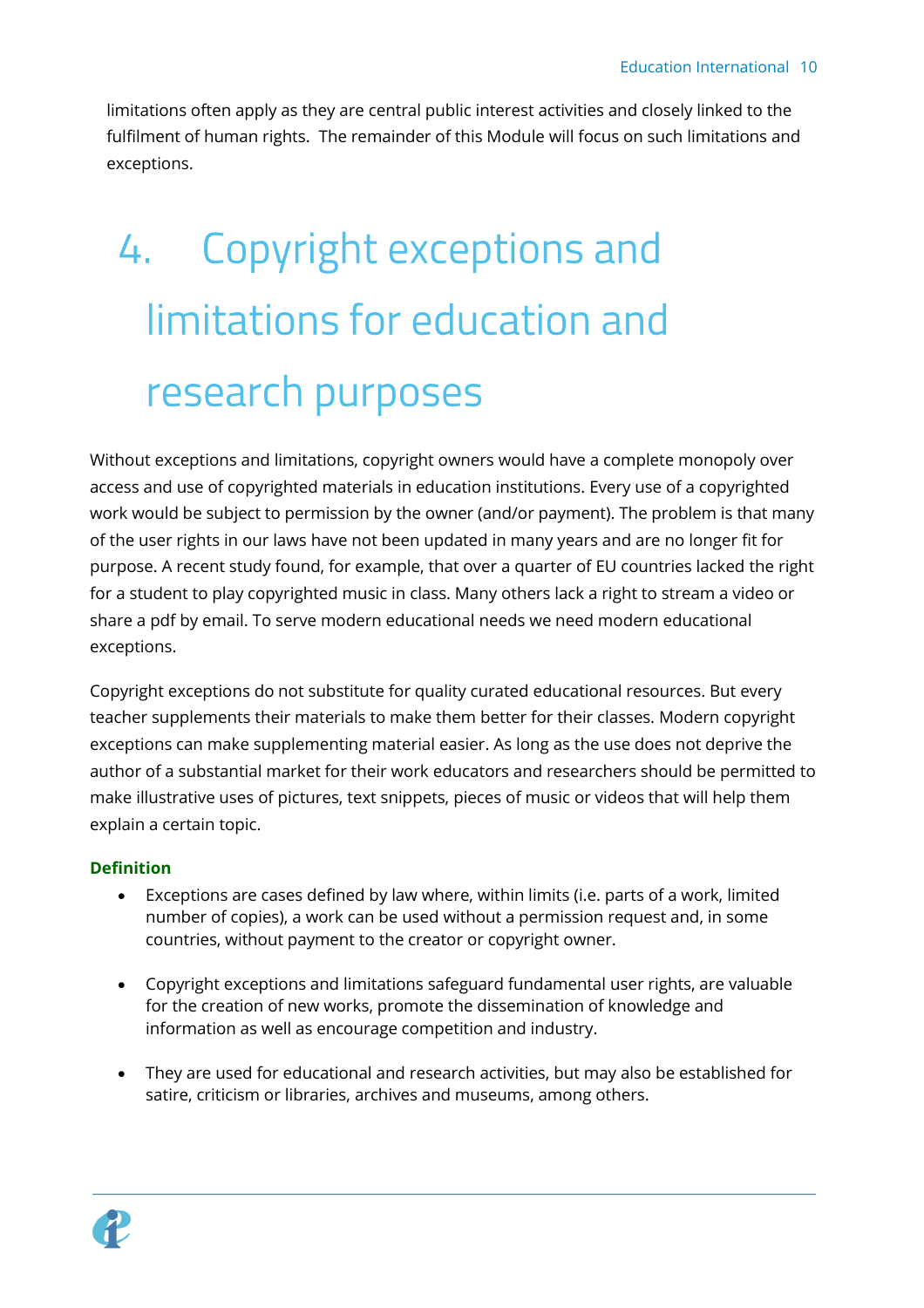# <span id="page-10-0"></span>**What copyright exceptions and limitations are needed for education and research purposes?**

The problem with many older copyright exceptions is that they often are restricted to

- certain works (e.g. only literary, not audio-visual)
- by certain users (e.g. only a teacher, and not a student)
- through certain activities (e.g. reproduction, but not communication or display)
- in certain settings (e.g. in a classroom, but not by distance-learning)
- for certain purposes (e.g. for teaching, but not for private study).

To be certain to cover all potentially beneficial uses of works in education and research, we need to have more open and flexible user rights. What this means is that a user right should be open to application to the full range of uses that have an educational or research purpose. A flexible test can be applied in order to address the author's interest in fair remuneration.

## <span id="page-10-1"></span>**Fair use, fair dealing and closed lists**

There are different approaches to copyright exceptions to guarantee user rights around the world. They can be broadly categorised into "fair dealing" and "fair use" and "closed list".

While there are differences in how countries frame their user rights, in fact all countries have exceptions with a similar structure. There is a protected purpose (e.g. education and research), a set of more or less open conditions for its application (e.g. what kind of work, user, activity, setting it applies to), and a balancing (or "proportionality") test that considers the interests of the user and the right holder.

**Fair use and fair dealing predominantly exist in common law countries. Fair use and fair dealing are both general exceptions** that apply the same flexible balancing test to determine what is "fair" to a range of differences purposes such as criticism and review, quotation, news reporting, etc. Some fair use and fair dealing rights (e.g. U.S. fair use and Singapore fair dealing) are *open*. This means that they can be applied to any purpose (e.g. for teaching and learning) as long as the use (e.g. showing a video in class) itself is fair (i.e. considering the amount used and the effect on the author).

Other fair use and fair dealing rights (e.g. Uganda fair use and UK fair dealing) are *closed* in the sense that they apply only to a limited number of defined purposes. The more open the right is the more useful it is to teachers, researchers and others as time and technology changes.

**Civil law countries often lack a general exception and instead have lists of specific exceptions** that themselves may be more open (applicable to a broader range of works, purposes, etc.) or more closed. Again, the more open the right is the more useful it is to teachers, researchers and others as time and technology changes.

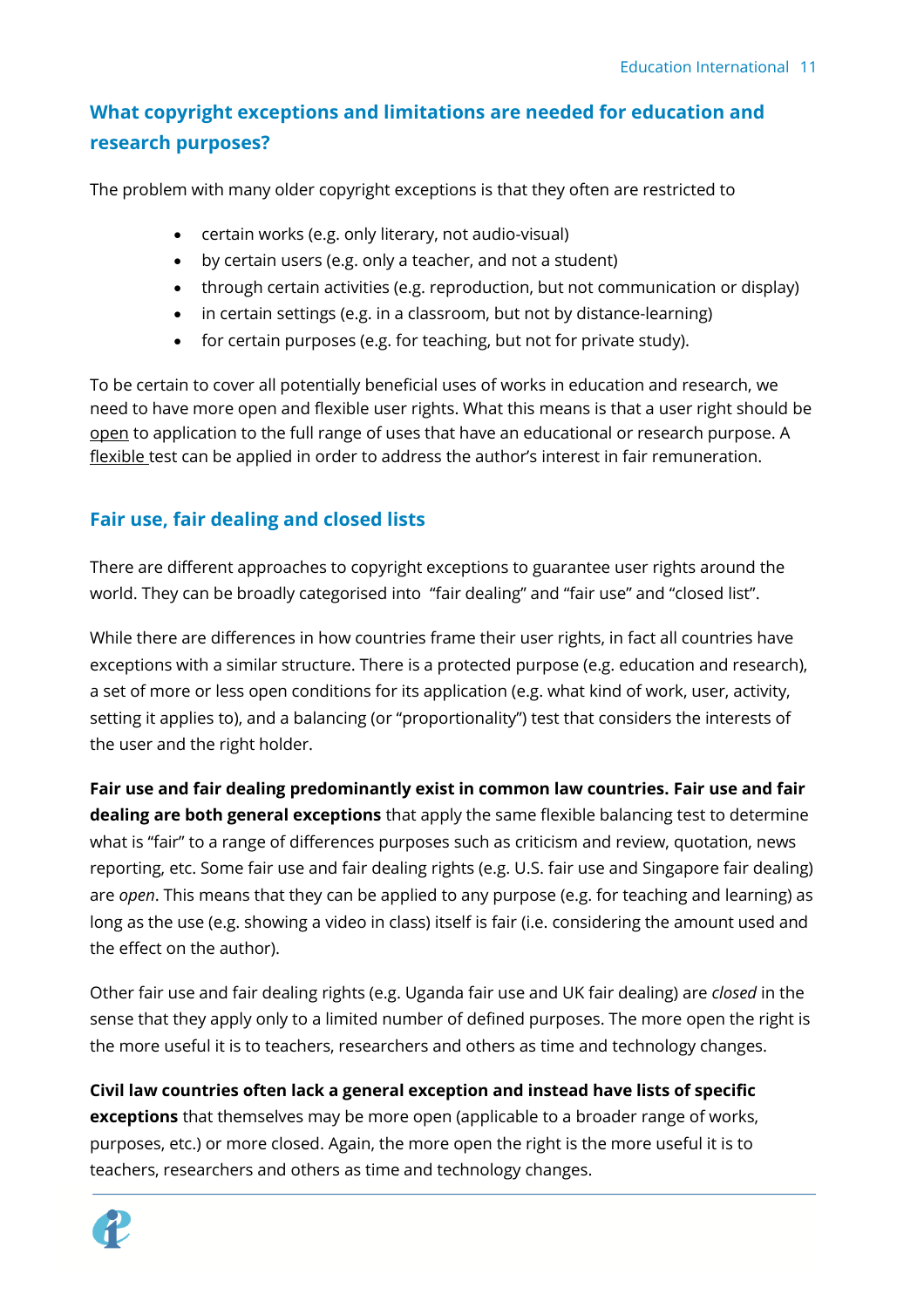# <span id="page-11-0"></span>**Ensuring that education and research exceptions are adequate**

One way to assess your user rights environment is to analyse how *open* your exceptions are to educational and research uses. A fully open exception, which is the most useful in the modern digital environment, should apply to:

- 1) any type of activity,
- 2) with any type of work,
- 3) in all settings,
- 4) by any user,
- 5) for any education or research related purpose.

The figure below shows the five components of openness. All of these aspects of openness are important and will be described in more detail below.



*Figure 3 Components of copyright exceptions for education and research*

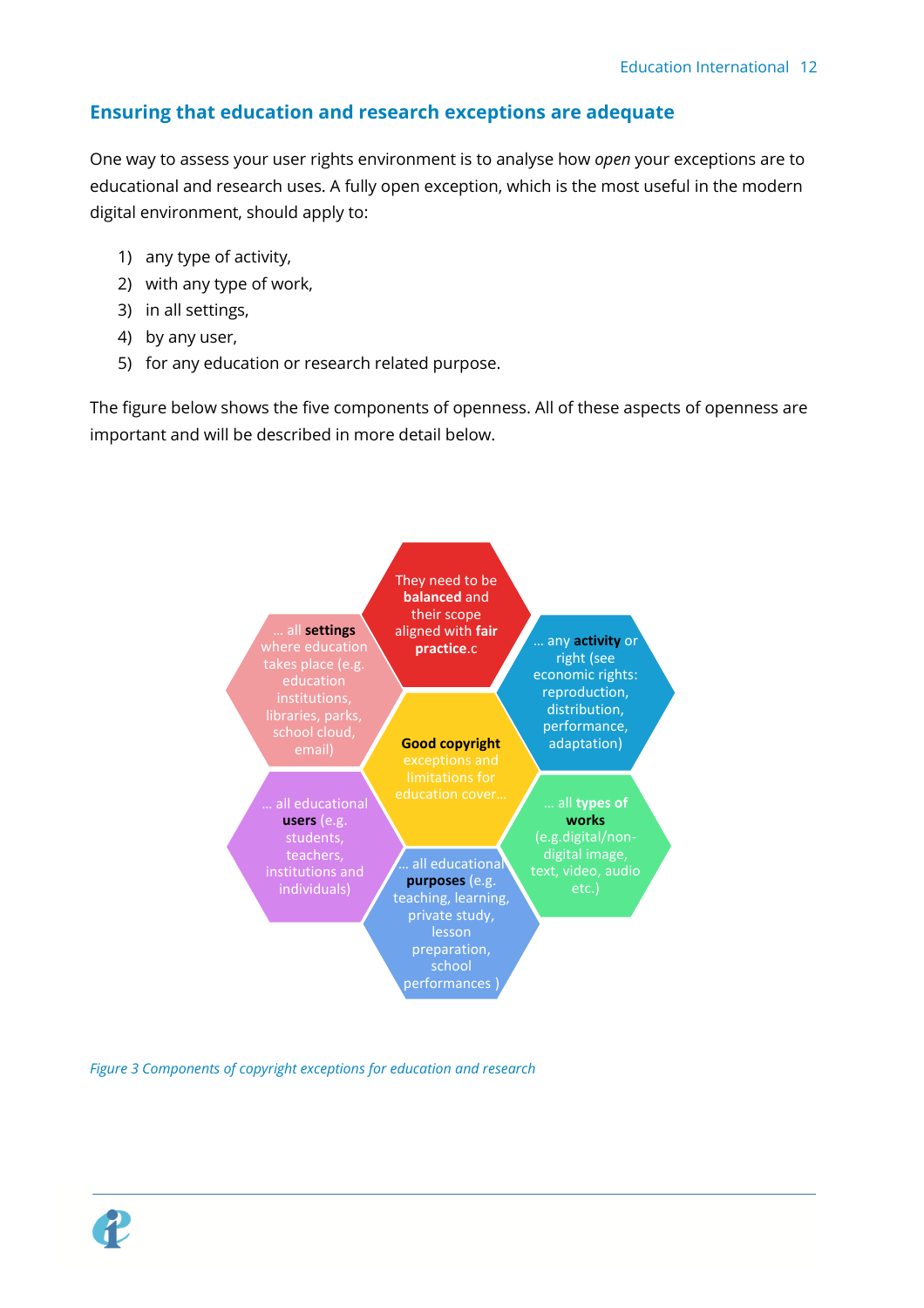#### Education International 13

#### **SETTINGS**

Sometimes exceptions only apply for teaching and research in education institutions (e.g. schools, universities). However, **education does not only take place in classrooms but educators and researchers go on field trips,** visit libraries, museums or other non-commercial cultural heritage organisations.

#### **This should also count for digital settings.**

Education can benefit from the vast technological opportunities for online exchange and collaboration between schools, libraries, museums



*Figure 4 Reprinted from Copyright and Education in Europe: 15 everyday cases in 15 countries, by T. Nobre. 2017. Brussels: COMMUNIA.*

etc (e.g. working collaboratively in online fora, exchanging materials and emails). However, recently we see **increasing advocacy to restrict exceptions to the use of materials within a secured online network in one educational establishment** (se[e ETUCE statement](https://www.csee-etuce.org/en/news/archive/2657-etuce-urges-the-european-parliament-to-vote-in-favour-of-an-open-broad-and-flexible-eu-copyright-education-exception?highlight=WyJjb3B5cmlnaHQiXQ==) on the EU copyright reform)**.** Education communities collaborate across "digital school borders" and copyright law should not restrict this collaboration.

#### **USERS**

Similar to the educational settings it is important to ensure that all engaged in educational and research activities can benefit from the exception. An exception for teachers only, for instance, may exclude education support personnel, students and/or staff in libraries or cultural heritage organisations which play a valuable support role to formal education.

#### **ACTIVITIES (protected rights)**

As described above, copyright grants a bundle of exclusive rights to the copyright owner. The right to make a copy is the core and most well-known right. But the copyright holder has other rights which may inhibit useful activity in an education or research context. For example, copyright can prevent the communication or display of a work. Schools or universities might, for instance, share project results on a school website or teachers communicate with parents, external partners and students via email.

Some exceptions may only apply to permit a reproduction (e.g. copy of a work)– or even a certain kind of reproduction, such as a reprographic copy. Such limitations ignore the digital environment where a teacher may more likely share a link, stream a feed or download a pdf than make a hard copy. To be fully useful for modern education and research, user rights need to extend to all exclusive rights, including:

- reproduction of a work (e.g. copy parts of a book or painting for teaching and learning)
- adaptation of a work (e.g. sample different music pieces together for a music class)
- distribution of a work (e.g. distribute a poem to a class)
- performance of a work publicly (e.g. theatre play or poetry reading at a school event)

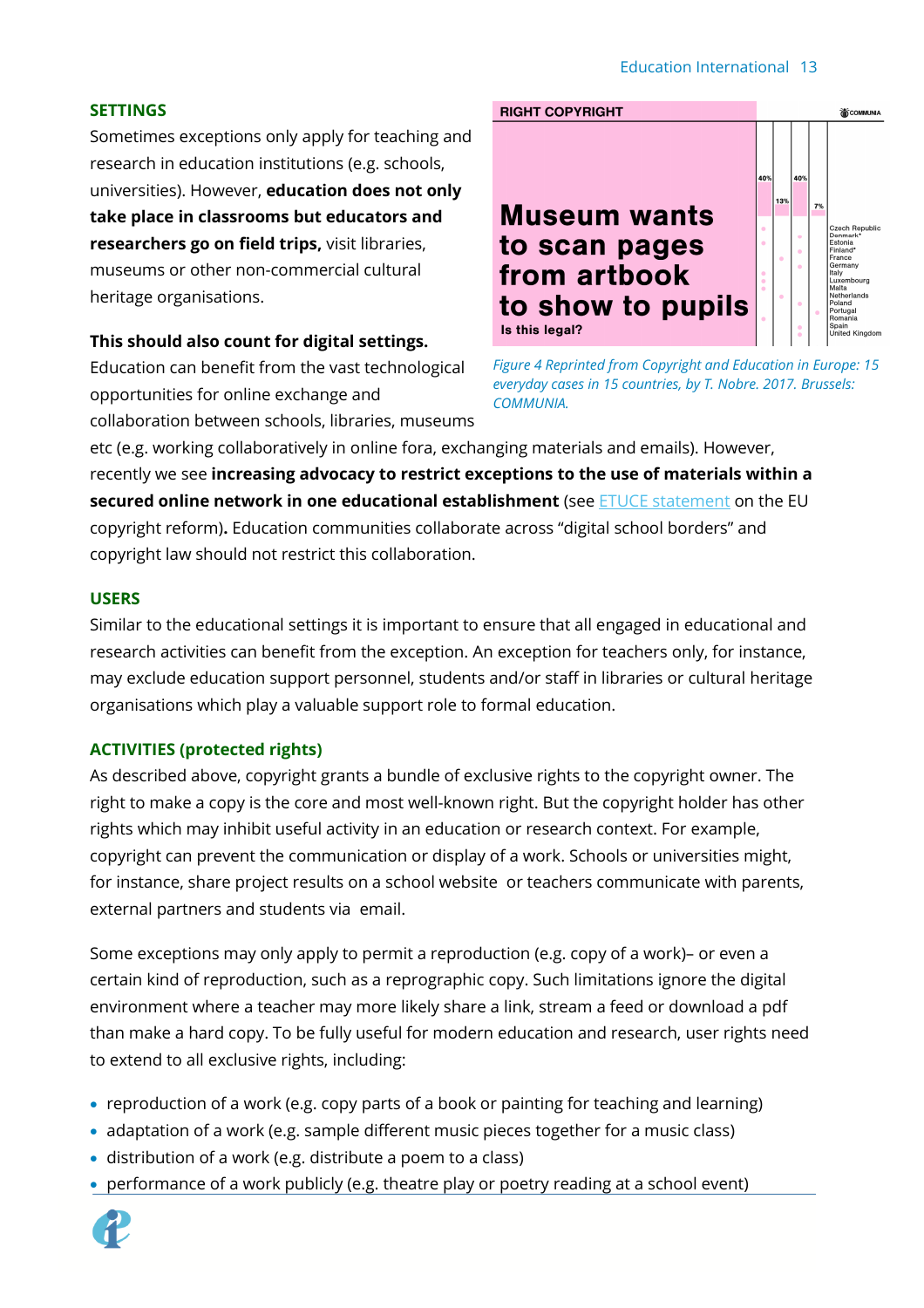- communication to the public (e.g. student radio, school websites)
- translation of a work (e.g. translate a story into another language in a language class)

Often lawmakers don't have a good idea of what educational institutions do and why copyright law might hinder them from their work. Seng (2017), for instance, found that the adaptation of literary dramatic works for the purpose of performing a play in school is not permitted by the majority of WIPO states<sup>5</sup>.

#### **Types of WORKS**

Digital as well as non-digital materials should be covered by the exception. Technological advances provide important opportunities for access to information, collaboration and exchange for research and education institutions. However, **many countries lag behind in adequately addressing the use of digital materials** in their domestic copyright frameworks (Seng, 2017) $^6$ . Consequently, education professionals are forced to work in legal grey zones when using digital tools and materials for teaching and research.

#### **PURPOSES**

Some exceptions limit educational and research rights to certain specific purposes, like for illustration (i.e. showing something) in a classroom. Restrictive purposes may limit fair access to works for the broad range of purposes that are needed. These include, for instance**, teaching, learning, studying, lesson preparation or researching** inside and outside of education premises.

For the **higher education sector**, researchers might rely on making use of modern **computational tools to extract and analyse data including through indexing and text and data-mining**. A mandatory exception for text and data mining is currently being negotiated as part of the EU copyright reform. Here open knowledge advocates argue that the right to read should also be the right to mine, meaning that also commercial businesses that pay subscription fees to journals should be allowed to use computational tools to analyse research in these data bases.



<sup>5</sup> Daniel Seng (2017) Updates Study Additional Analysis of study on copyright limitations and exceptions for education activities. WIPO. 6 Ibid.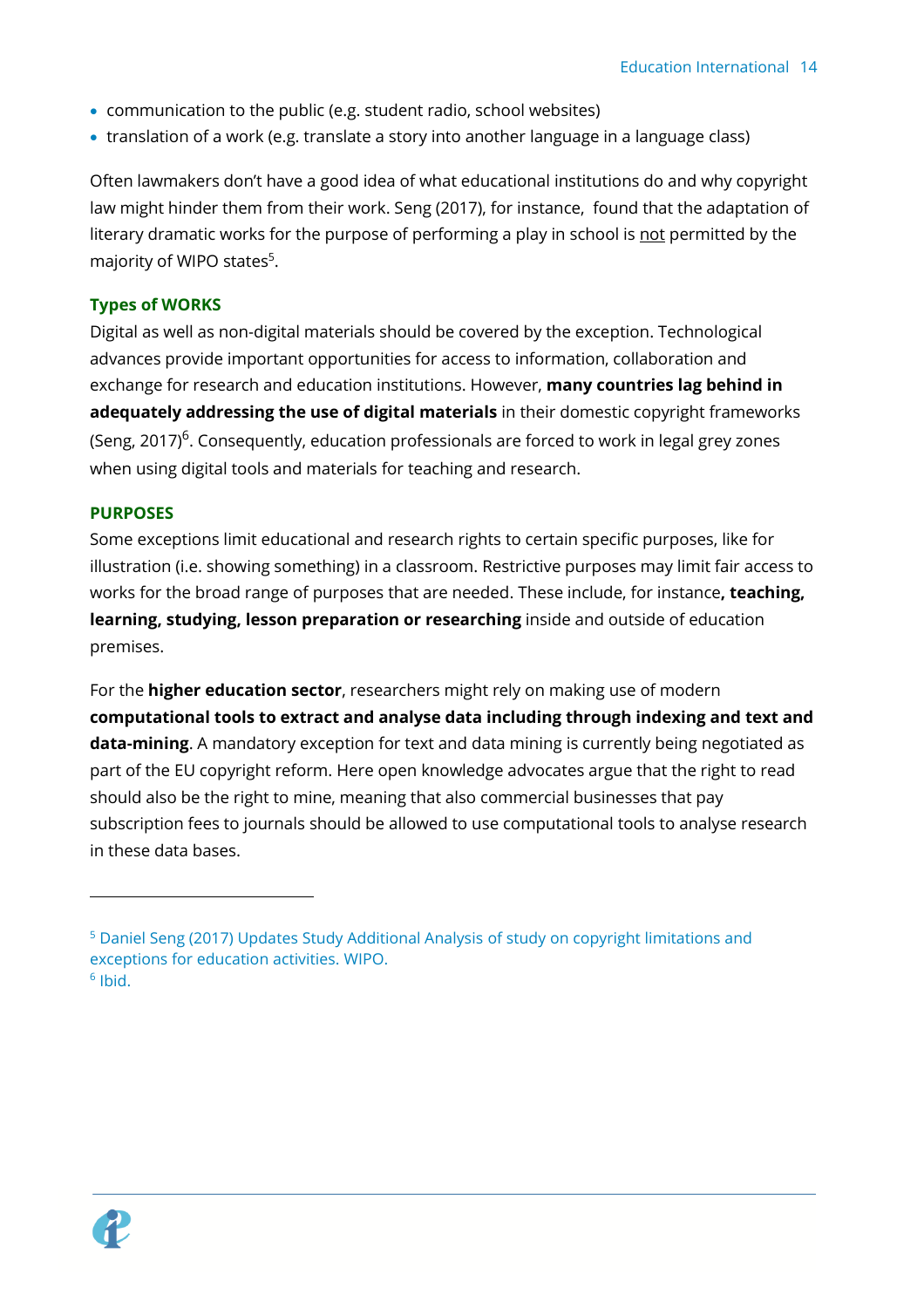*RECOMMENDATIONS:*

- *Defend and broaden education exceptions to include all educational and research activities, works, purposes, users and settings while considering the principles of fair practice.*
- *Do not limit exceptions and limitations to individuals and/or institutions or specific works or activities, but organise them more broadly around educational and research activities or purposes.*

## <span id="page-14-0"></span>**Exceptions for persons with disabilities**

It is important to have copyright limitations and exceptions that **allow for the making** (e.g. transform a book into an audio book or braille) **and distribution** (e.g. share within and across countries) **of accessible format copies for persons with disabilities.** 

An important international instrument for the visually impaired is the Marrakesh Treaty to [Facilitate Access to Published Works for Persons Who Are Blind, Visually Impaired, or Otherwise](https://www.wipo.int/treaties/en/ip/marrakesh/)  [Print Disabled.](https://www.wipo.int/treaties/en/ip/marrakesh/) This is also important for an education context where a lot of the works that educators and researchers use are in print form.

While international treaty law only requires exceptions for people with visual impairments, countries can *and should* apply exceptions for all disabilities. For example, it may require a copyright exception to caption an educational film for a student who is deaf.

#### *RECOMMENDATIONS:*

- *Promote exceptions and limitations for all persons with disabilities in your country's legislation.*
- *Advocate for the ratification and implementation of the Marrakesh Treaty.*
- *Advocate for an additional treaty for people with other disabilities.*

## <span id="page-14-1"></span>**Obstacles for educators and researchers to make fair use of exceptions**

#### **Digital locks: Technological Prevention Measures (TPM)**

While the internet has created increased access to information and exchange it has also led to increased piracy (i.e. illegal use of copyrighted materials). In response, right-holders have applied Technological Prevention Measures (i.e. digital locks that prevent access to copyrighted materials). Unfortunately, **these often prevent the legitimate use of materials for teaching and research purposes** (i.e. uses that fall under the educational exception to copyright). If a teacher uses software to circumvent the lock he or she can be faced with criminal charges. Seng (2017) showed that **60% of WIPO member states do not provide rights to circumvent TPMs for purposes, like research and education, protected by copyright user rights.** This is

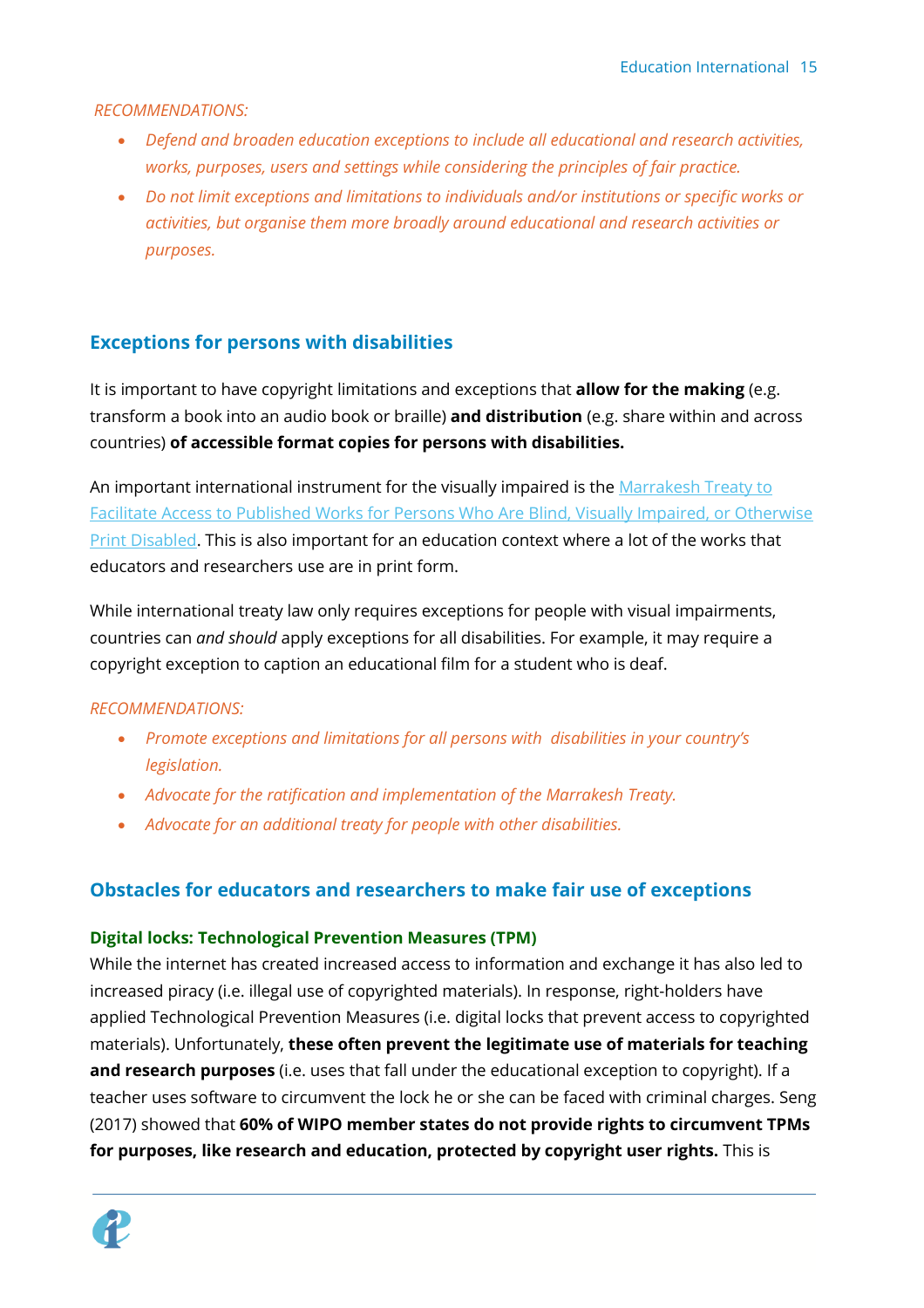concerning considering that a recent [EU Commission study](https://publications.europa.eu/en/publication-detail/-/publication/1ba3488e-1d01-4055-b49c-fdb35f3babc8/language-en) showed that the use of digital locks is the biggest obstacle by users of digital works in education (PPMI, 2016) $^7\!.$ 

*RECOMMENDATION: Allow for the circumvention of digital locks and provide for devices capable of TPM circumvention for non-infringing purposes.*

#### **Liability and criminal charges against educators**

Seng's (2017) study showed that only four WIPO Member States (Australia, The Bahamas, Canada, U.S.) restrict or limit the copyright liability of educational institutions. Without such a safeguard, the education institution could be held legally responsible in case education professionals or students illegally use copyrighted material.<sup>8</sup> This is **concerning considering the lack of legal clarity for the use of copyrighted work especially with regard to digital materials**. Just recently a case in Colombia demonstrated the risks -- a **Masters student who uploaded a Master's thesis to a study forum faced up to 8 years of prison until his conviction was overturned<sup>9</sup>** .

*RECOMMENDATION: Limit the liability of education institutions and education employees and protect them from claims for damages when the unlawful use of a work is performed in good faith.*

#### **Cross-border issues**

Education can benefit from the vast technological opportunities for online exchange and collaboration between schools, libraries, museums etc. (e.g. working collaboratively in online fora, exchanging materials and emails). But this is only possible if local laws permit the crossborder sharing of works.

The need for a harmonisation of copyright law across borders is increasingly recognised by education stakeholders, as well as governments. The current EU copyright reform will establish a mandatory exception for education and research purposes that will guarantee a minimum set of rights to every educator and researcher in all EU member states. Interestingly, the EU is one of the main actors preventing copyright reforms at the global level.

*RECOMMENDATION: Promote cross-border copyright reforms for education and research to ensure equal rights for all and facilitate cross-border collaboration and exchange.* 

<sup>9</sup> Fundación Karisma (2017). Diego Gomez is declared innocent. Retrieved from https://karisma.org.co/diego-gomez-is-declared-innocent/



<sup>&</sup>lt;sup>7</sup> Public Policy and Management Institute (2016). Assessment of the impact of the European copyright framework on digitally supported education and training practices. Brussels: European Commission.

<sup>8</sup> Daniel Seng (2017) Updates Study Additional Analysis of study on copyright limitations and exceptions for education activities. Geneva: WIPO.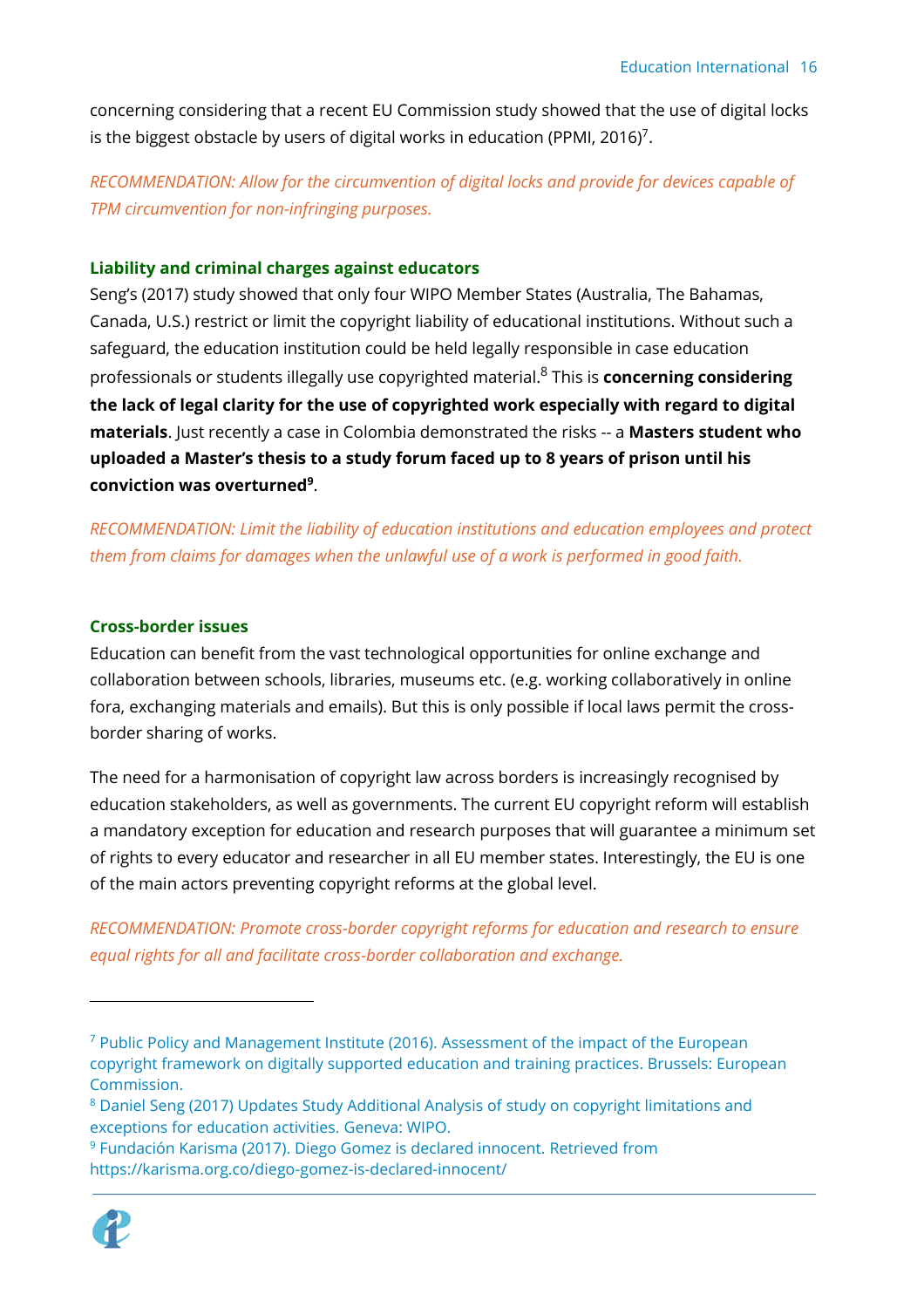#### **Complex licensing contracts**

As further discussed in the next chapter, licensing agreements might create barriers for educators and researchers to make use of their rights to access works. It is, therefore, essential to defend education and research exceptions from contract and license agreements. This has also been a major fight in the EU where the current draft allows licenses to take priority over the exception. (See recommendations in chapter 5. Licensing agreements)

## <span id="page-16-0"></span>**A checklist for education and research rights**

As elaborated above, the ideal set of education and research rights would authorise all education and research uses of any work by any user as long as the use does not unduly prejudice the interests of the right holder. This is what we call a *general* education exception. In addition to a general exception, it may be useful to have specific exceptions making clear that particular common uses of works for researchers and for education are permitted.

The World Intellectual Property Organisation (WIPO) Standing Committee on Copyright and Related Rights (SCCR) has completed a 1000+ page study cataloguing education and research rights around the world. Education International has been working with legal researchers to analyse the study. In Annex 1 you can find a checklist that contains all of the different rights that laws around the world protect for education and research purposes. A perfect law would contain them all. You can use this checklist to evaluate your own copyright law and identify changes that would benefit your members.

### <span id="page-16-1"></span>**Open Educational Resources and copyright exceptions**

Many governments, foundations and education institutions are starting to require publicly funded educational resources to be "openly licensed" – that is, to grant licenses to the public to make any use of the work. Creative Commons licenses are one example of an open license.

Open Educational Resources (OER) are educational materials released under open licenses. In order to create OER, creators can reuse others' openly licensed materials (e.g. pictures, audio, textbooks), and/or integrate works that fall under the domestic copyright exception and limitation for education and research purposes (i.e. integrate parts of a picture). Other educators and creators can freely copy, adapt, edit and reuse OER without permission or payment. They are public goods.

But to make OER, and to facilitate cross-border exchanges of OERs, there is a need for a minimum level of harmonised education exceptions. This is necessary to ensure that, for instance, a copy of an excerpt or image that is lawful in the creating country is also permitted in

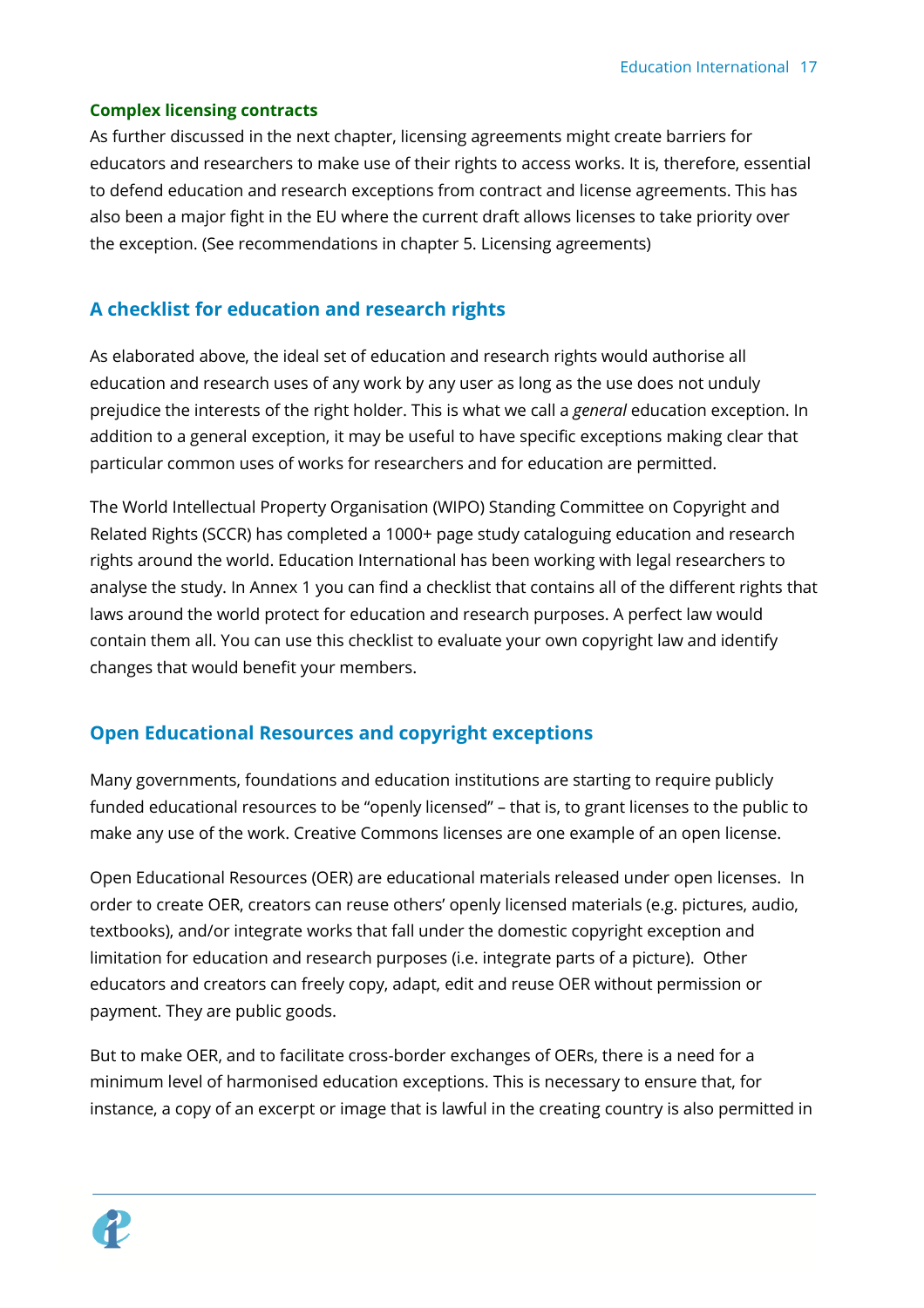an importing and using country. UNESCO recently recognised that exceptions and limitations for education and research play an important role in promoting the use of OER materials. $^{\rm 10}$ 

# <span id="page-17-0"></span>5. Licensing agreements

Licenses are attractive when they are used to provide access to creative works **beyond** the scope of limitations and exceptions. Unfortunately, they are increasingly used to switch off educational exceptions and force educational institutions to pay for the same uses that are permitted by the exceptions. Hence they are denying schools and teachers the limited right to freely use creative works for teaching and learning in ways that do not harm the market for such works.

*RECOMMENDATION***:** *Licenses can be negotiated for access and use of works beyond the scope of the education exception, but they should not be permitted to take priority over or override/replace limitations and exceptions; a school or a teacher shall have the right to benefit from an educational exception even if commercial licenses, for the same uses, are available in the market.*

Licenses are increasingly used to fully/partially replace exceptions and limitations with private agreements. This poses a number of challenges and restrictions for user rights:

- Rather than relying on a single piece of legislation (e.g. general copyright exemption), **educators are required to know the terms of the contracts for each different work** or material that is covered by the license.
- Educational institutions usually don't have the capacity **to negotiate fair contractual terms and conditions**.
- Educators may also be asked to fill out surveys to report to collective management organisations (see above) when they use copyrighted works. This is not practical and **adds bureaucratic burdens** on teachers.
- Licensing contract language can require education institutions to **monitor and share detailed micro-data of what content is being copied and by whom and when** – either through electronic monitoring of photocopiers or digital classroom support platforms (e.g. learning management systems (LMSs)). This surveillance is a threat to academic freedom and professional autonomy.
- **Financial burdens** are placed on education professionals and education systems by restricting free access to certain user rights.

<sup>&</sup>lt;sup>10</sup> Judith Blijden (2018). UNESCO recognises the importance of exceptions and limitations. Retrieved from https://www.communia-association.org/2018/10/16/unesco-recognizes-importanceexceptions-limitations/

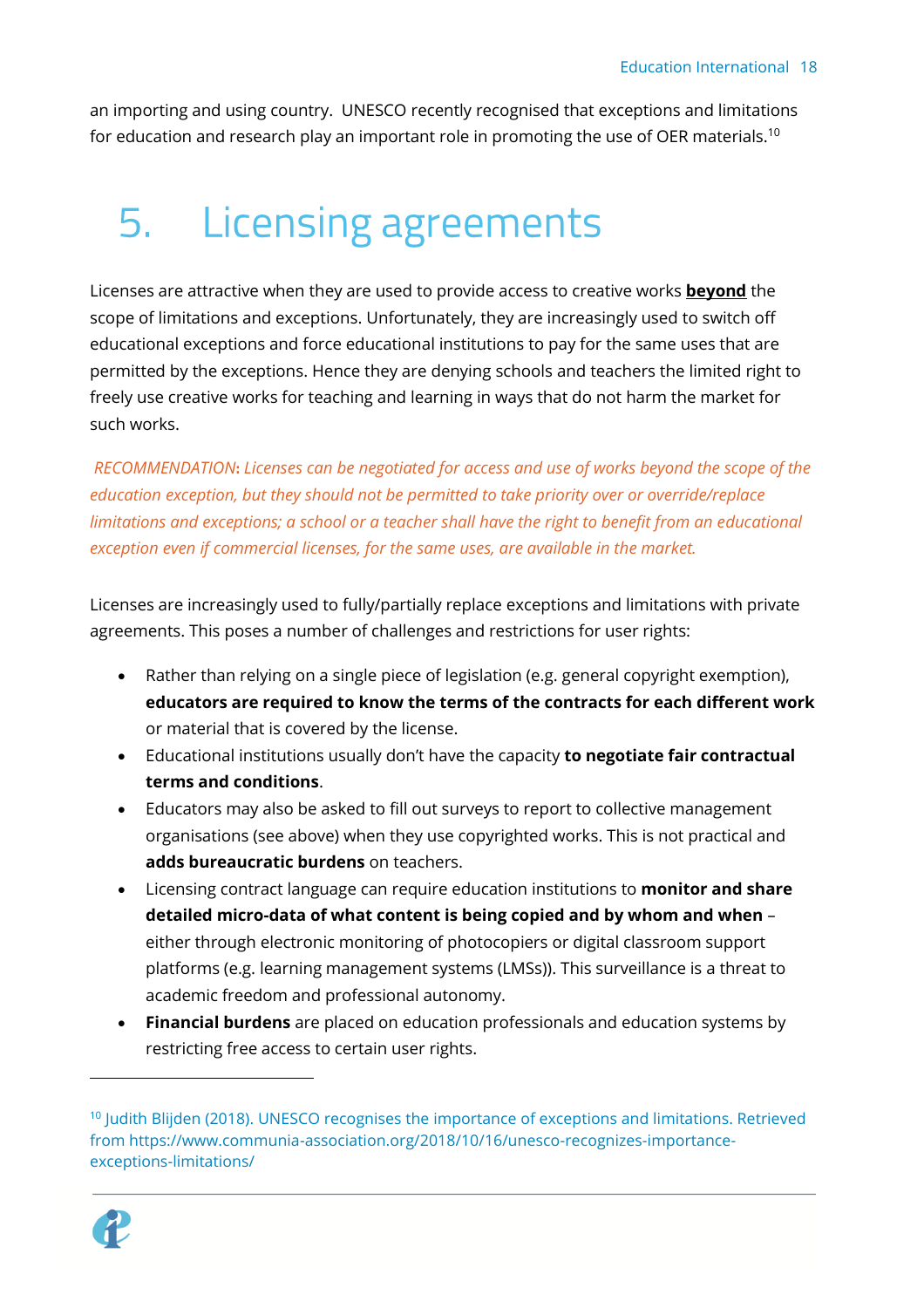• Often in these private licensing agreements education institutions are being forced by the license contract to enforce the licenses against teachers and students, when they should actually only inform about copyright laws.

Publishers and wealthier countries with the organisational infrastructure and appropriate education budgets might embrace licensing-based models. In other countries **the added bureaucracy and scarce resources often works to the detriment of the rights of users and sometimes even creators**.

#### **No mandatory remuneration**

### *RECOMMENDATION: Avoid compulsory remuneration for exceptions for educational and research purposes.*

Some countries require payment for all educational uses of copyrighted materials. This means payment to the author for every use of works in a classroom - even just showing a picture to students - regardless of whether there is an exception or not. Compulsory remuneration provisions are a form of compulsory licensing. Basic uses of works that are within the scope of exceptions and limitations should be unremunerated.

#### **No license priority**

## *RECOMMENDATION: Licenses should not be permitted to take priority over limitations and exceptions.*

Education exceptions and limitations are important user rights. Where they exist they should always be available to the users (e.g. educators, students, researchers) when they choose to use them. The availability of a commercial license should not negate this choice. That means that, even if the users could buy a license, because such license is available in the market, the users should not be forced to do it. In other words, the users should be able to continue to enjoy the rights of use granted by the existing education exceptions. Such exceptions should not become unavailable to the users just because there is an option to buy a license for the same uses that are covered by the exception. Otherwise, the education exceptions granted by law will gradually disappear and be replaced by commercial licenses.

#### **No contractual overrides**

#### *RECOMMENDATION: Contracts should not be permitted to override limitations and exceptions.*

It is essential to ensure that private agreements do not override the terms and conditions of use set forth by lawmakers. If the law allows the use of 10 pages of a book for educational purposes, but the licensing contract only allows the use of 5 pages, teachers should be able to continue to use the 10 pages. That means that, even if an education institution decides to negotiate a license, this license should never place conditions on schools or educators that they would otherwise not have to follow. **The exception should be prime, and should not be restricted by contracts.**

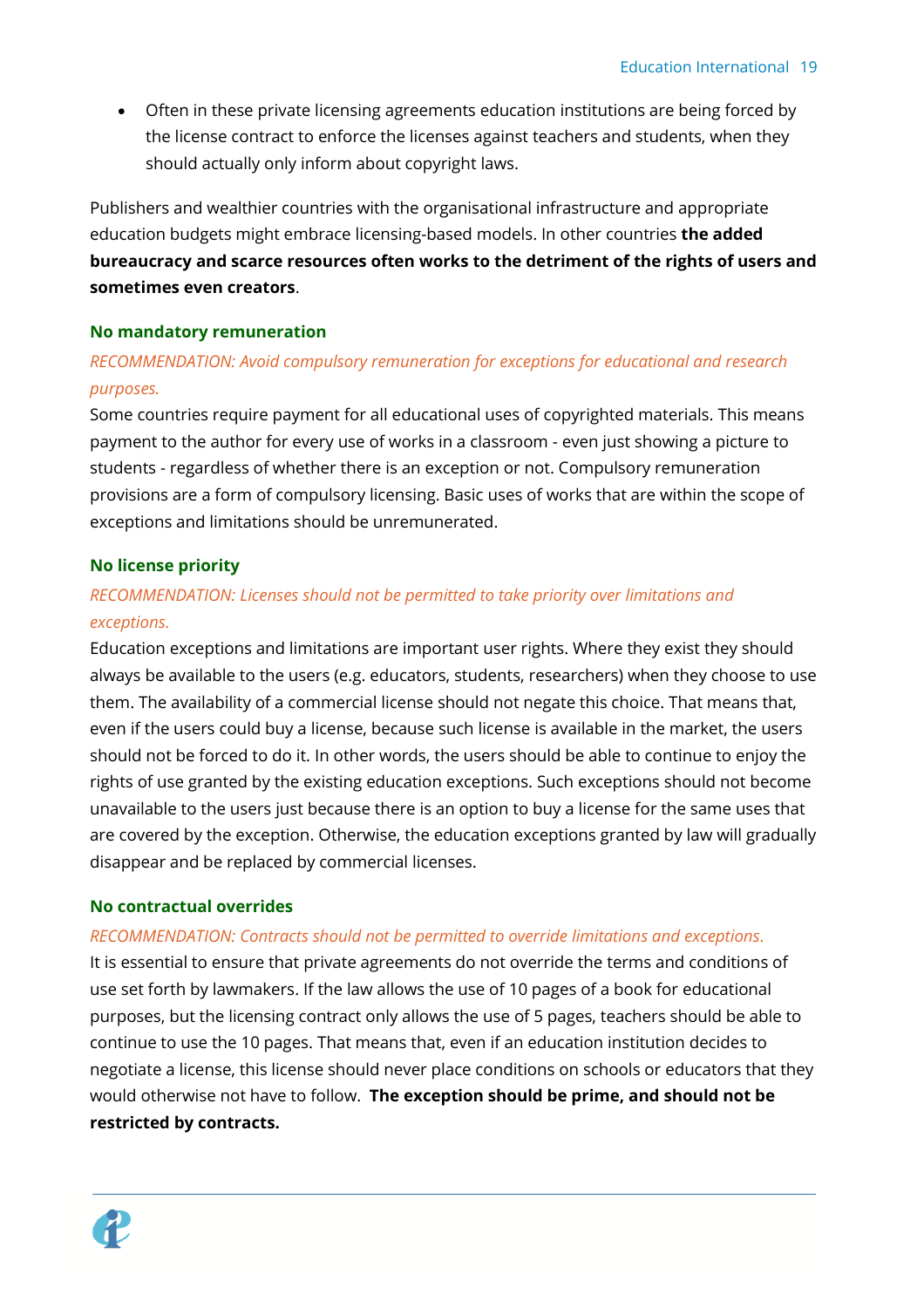#### **Mandatory licensing versus voluntary negotiation with stakeholders**

License agreements should not be forced upon education institutions but can be negotiated on a voluntary basis (e.g. no mandatory remuneration, no compulsory collective licensing) in consultation with education stakeholders who have access to affordable mediation and litigation.

#### **Reasonable terms and conditions**

Recent research conducted by COMMUNIA also showed that license agreements can interfere with data privacy, can force schools to police copyright infringements (when they should only inform about copyright law) or report any use of works to commercial actors.<sup>11</sup> Hence, if a license-based model is chosen, the conditions need to be carefully negotiated. These are some important things to consider:

#### *Recommendations:*

- *Guarantee data privacy (i.e. confidentiality clauses or students' data privacy);*
- *Do not force education institutions to police copyright infringements (the should only inform);*
- *Do not put administrative burdens on teachers and education institutions (e.g. surveys, reporting).*

#### **Secret contracts with public budgets**

#### *RECOMMENDATION: Contracts should not be kept secret but be available to the public.*

Often with licensing contracts **the content of the contract is kept secret**. This is a major democratic deficit as it concerns public money, but the public has **no insights on what deals and prices were negotiated on behalf of the rightsholders and users and whether these deals are fair**.



<sup>11</sup> Nobre, T. (2018) Educational Licences in Europe. COMMUNIA. (Retrieved from: http://www.communia-association.org/wpcontent/uploads/2018/03/Educational\_Licences\_in\_Europe\_Final\_Report.pdf)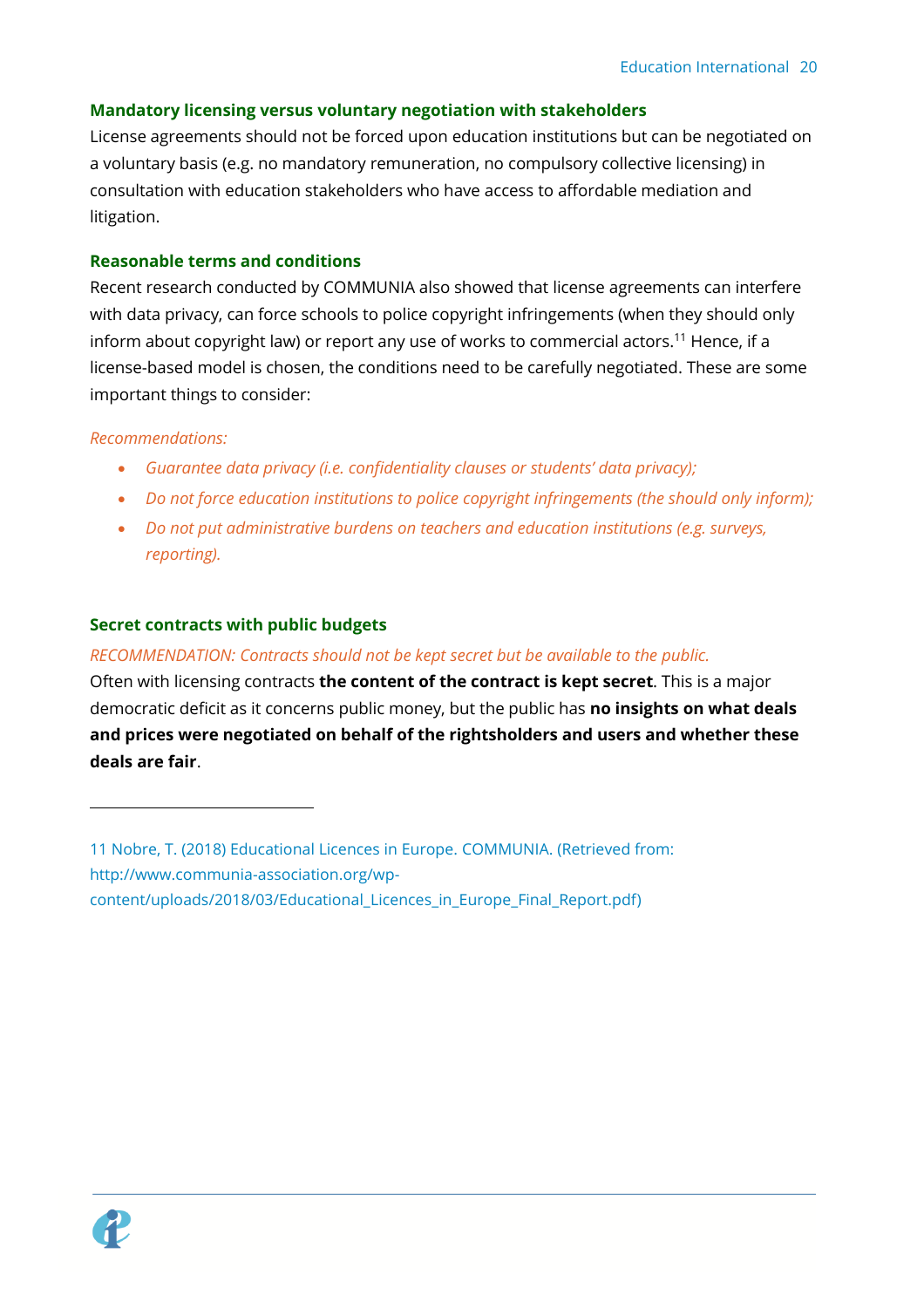# 6. Towards an International Treaty on Education and Research **Activities**

As in other areas of education, there is a substantial layer of international law on copyright, including multilateral treaties and trade agreements. The World Intellectual Property Organisation's Standing Committee on Copyright and Related Rights (SCCR) discusses exceptions and limitations for education, research, persons with disabilities, libraries, archives and museums. Education International has an observer status at this committee and regularly attends the committee meetings to represent the voice of teachers, education support personnsel and researchers.

# <span id="page-20-0"></span>**Important international copyright agreements**

There is an existing international law architecture that promotes copyright limitations and exceptions for education and research to a limited extent.

## **Berne Convention**

Article 10(2) of the Berne Convention – the oldest and most important copyright treaty dating to the 1880s – permits – but does not require – educational exceptions. It provides:

(2) It shall be a matter for legislation in the countries of the Union, and for special agreements existing or to be concluded between them, to permit the utilisation, to the extent justified by the purpose, of literary or artistic works by way of illustration in publications, broadcasts or sound or visual recordings for teaching, provided such utilisation is compatible with fair practice.

## **Marrakesh Treaty for persons with visual impairments**

The most recent addition to International copyright law provides an example of how international copyright law can create mandatory duties to protect public interest uses in copyright law.

In June 2013, member states of the World Intellectual Property Organisation (WIPO) adopted the Marrakesh Treaty to Facilitate Access to Published Works for Persons Who Are Blind, Visually Impaired, or Otherwise Print Disabled. [33 parties/countries](http://www.wipo.int/treaties/en/ShowResults.jsp?treaty_id=843) have ratified the treaty including the European Union. It requires signatories to have a limitation or exception to domestic copyright law that **allows for the making and distribution of accessible format copies for visually impaired people** (e.g. braille, audio). EI advocates for the implementation of the treaty as well as for the development of a future treaty that will address the needs of

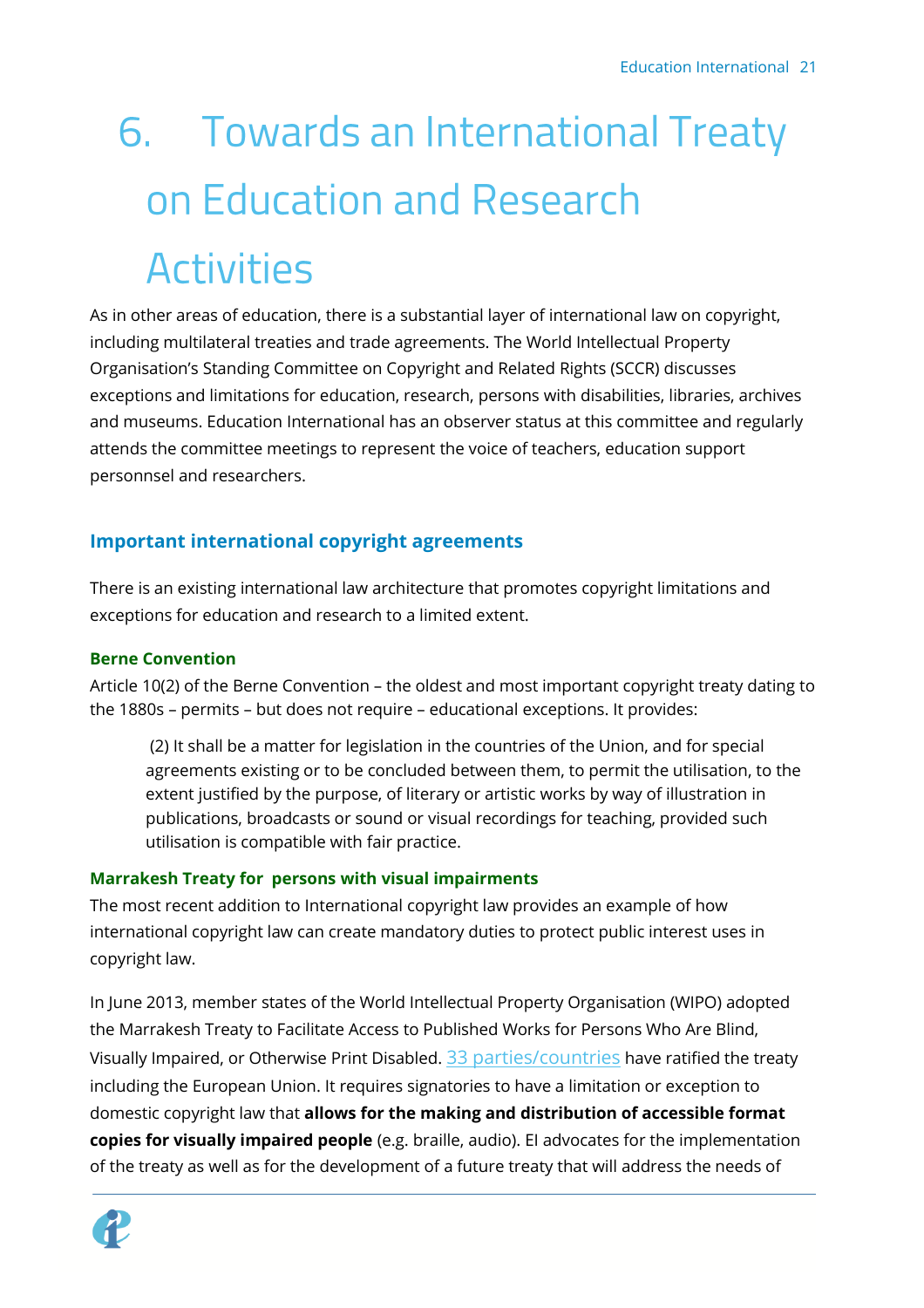people with other disabilities.<sup>12</sup> The Marrakesh Treaty also provides a model for a new treaty effort – for a Treaty on Education and Research Activities (TERA) (Annex 2).

## <span id="page-21-0"></span>**Towards a global treaty on education exceptions for education and research**

The Marrakech Treaty sought to solve a particular international problem – namely that copyright exceptions for people with disabilities differed between countries and a result the enjoyment of human rights by persons with disabilities to learn and access information differed. In addition, lack of harmonisation in copyright exceptions posed barriers to cross border exchange in accessible formats. We face a similar situation for education and research today. Differing rights lead to inequitable access to learning materials and also block the cross border trade/exchange in materials. Accordingly, Education International is leading a campaign to adopt the Treaty on Educational and Research Activities (TERA) by the World Intellectual Property Organisation Standing Committee on Copyright and Related Rights.

### **What has happened so far at the SCCR in relation to education and research?**

• Throughout the years there have been a variety of **proposals by WIPO member states and the WIPO secretariat to make progress** on exceptions and limitations for education, research and persons with disabilities (full list of proposals [here\)](https://eiie.sharepoint.com/:w:/s/ResearchPublicLinks/Edq4x6gW_0tJjkmh21B0TMgBglQa7zu9jb395ndtzSELsg?e=AMDVTc).

The most important one is the **2012 mandate** which states the need to work toward "*an appropriate international legal instrument or instruments (whether model law, joint recommendation, treaty and/or other forms)"* for libraries, archives, museums, education, research, and persons with other disabilities [\(WO/GA/41/14\)](http://www.wipo.int/edocs/mdocs/govbody/en/wo_ga_41/wo_ga_41_14.pdf).

- In November 2017, Daniel Seng presented the final results of the **WIPO commissioned study on [Copyright Limitations And Exceptions For Educational Activities](http://www.wipo.int/meetings/en/doc_details.jsp?doc_id=390249)** at the SCCR 35. The research shows that copyright laws differ greatly among member states and many are not adapted to the use of digital works for education and research.
- In May 2018, the SCCR 36 adopted **[Draft Action Plans on Limitations and Exceptions](http://www.wipo.int/meetings/en/doc_details.jsp?doc_id=404624)  [Through SCCR/39](http://www.wipo.int/meetings/en/doc_details.jsp?doc_id=404624)** which should work towards progress on exceptions and limitations for education, research and persons with disabilities as well as for libraries, archives and museums.



<sup>&</sup>lt;sup>12</sup> EIFEL has developed a [guide for libraries](http://www.eifl.net/resources/marrakesh-treaty-eifl-guide-libraries-english) that could be of help (http://www.eifl.net/resources/marrakesh-treaty-eifl-guide-libraries-english).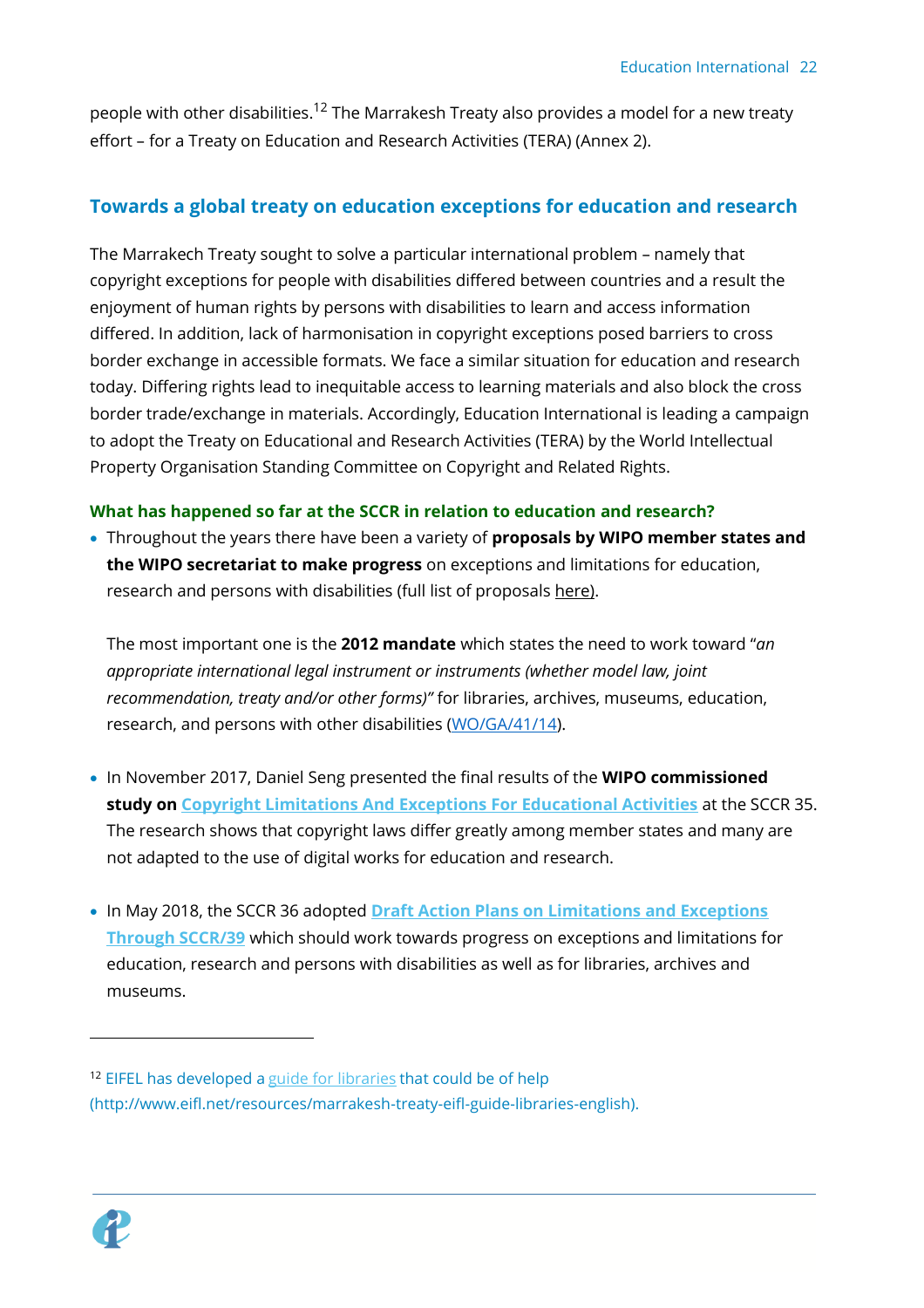#### **Education International supports a global treaty**

**[Education International endorsed](https://ei-ie.org/en/detail/16003/ei-endorses-draft-treaty-on-copyright-exceptions-in-education) a global draft [Treaty on Exceptions and Limitations for](file:///C:/Users/sflynn/AppData/Local/Microsoft/Windows/INetCache/Content.Outlook/LFAGXYNG/infojustice.org/tera)  [Educational and Research Activities \(TERA\)](file:///C:/Users/sflynn/AppData/Local/Microsoft/Windows/INetCache/Content.Outlook/LFAGXYNG/infojustice.org/tera)** at the 5th Global Congress on IP and the Public Interest in September 2018. The aim is now to get governments to support the treaty. The treaty can only be adopted after all member states agree. This can be a long process, but it is important as discussed below.

#### **Why a global treaty?**

- To promote the implementation of copyright exceptions and limitations at national level in order to ensure that teachers and education support personnel across the world have more equal rights to using and building upon creative works for teaching and learning.
- To facilitate cross-border collaboration and exchange as teachers and researchers around the world will have similar rights. As a result it will be easier for teachers and ESP to exchange educational materials, engage in online learning and teaching environments and exchange programmes.

#### **What are the different components of the treaty?**

While promoting a balanced approach and considering the principles of fair practice the treaty:

- establishes a global copyright law for education that sets minimum standards for national policy making, that is protected from contractual override and facilitates cross-border use;
- protects teachers, ESP and researchers from claims for damages and from criminal liability when the unlawful use of a work is performed in good faith;
- ensures that technological prevention measures (e.g. digital locks) do not prevent teachers, ESP and researchers from making lawful use of creative works;
- ensures fair use and access of works for research purposes (e.g., making private copies, making quotations, text and data mining).

# <span id="page-22-0"></span>**Challenges at the international level**

#### **New rights are established without protecting exceptions and limitations**

The SCCR currently discusses a **draft treaty on broadcasting**, for instance, which seeks to address the concerns of broadcasters concerning the piracy of broadcast signals. In an open letter, [Civil Society](http://www.ip-watch.org/2018/05/31/civil-society-issues-call-action-draft-wipo-copyright-exceptions/) criticised the draft treaty for a number of issues such as the suggested 50year term of protection and post fixation that would go far beyond the term of copyright. While new exclusive rights for broadcasters are created, user rights are not adequately addressed. Educators and researchers need to be able to make fair use of broadcasted content for teaching and a new treaty needs to adequately address exceptions and limitations for education and research purposes. The current draft text is not balanced in this regard and bears the danger of significantly undermining user rights.

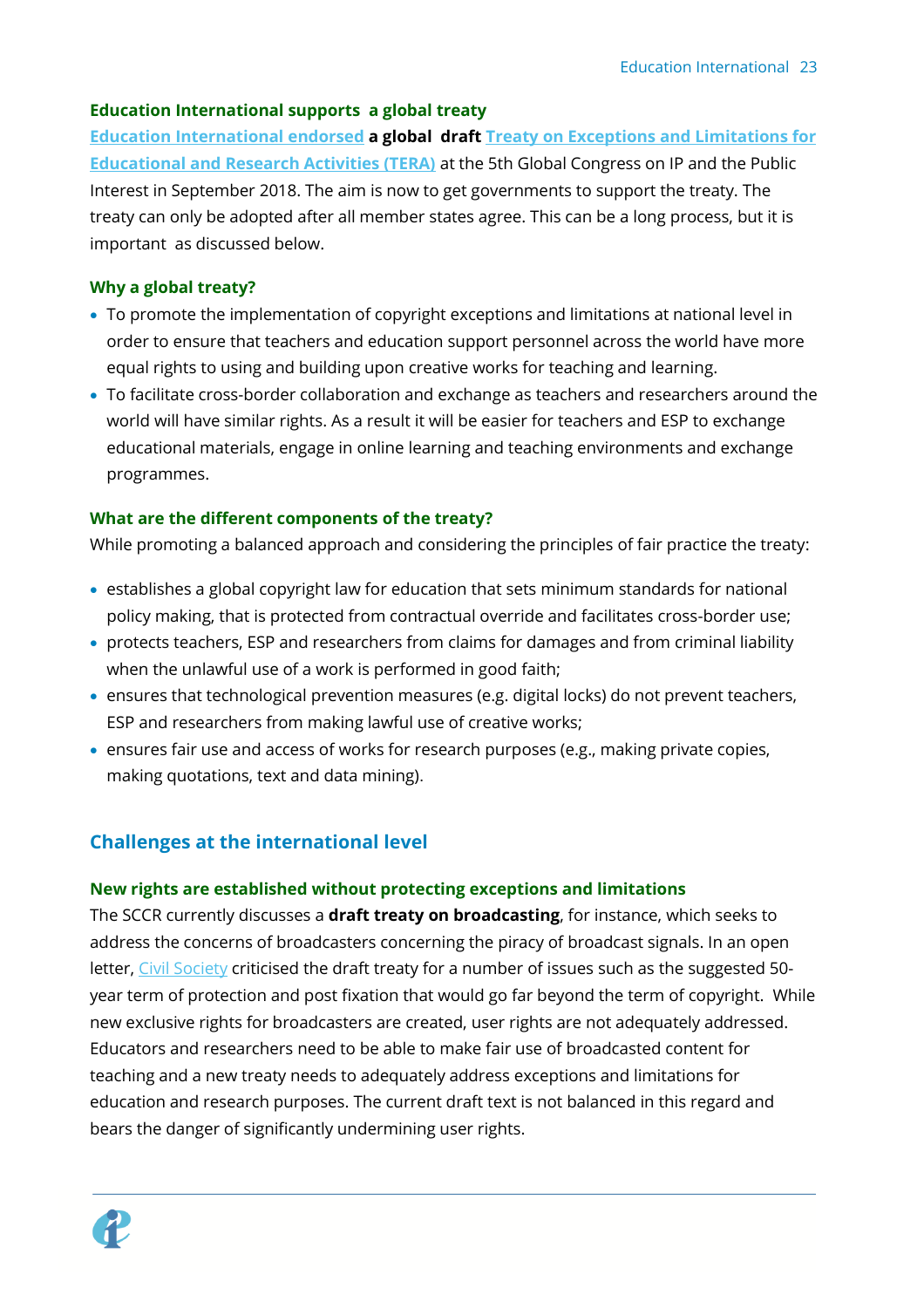#### **Increasingly longer copyright terms included in international trade deals**

The copyright term is the timeframe in which copyrighted material falls under copyright protection. Upon expiration of this term the work enters in the public domain and is freely available. The life of the author plus 50 years is the standard set by agreements such as the World Trade Organisation's TRIPS Agreement and the Berne Convention. However, countries are increasingly adding and locking in longer copyright terms in international trade agreements that exceed the international standards of the Berne Convention. While there is no evidence that longer post-mortem terms have a positive impact on creation or reward the actual creator, many countries have extended the copyright term (e.g. in the EU it is 70 years after the death of the author and in Mexico it is 100 years). **This inflates the profits of a few large commercial rights holders while often leaving other works undiscovered and inaccessible.** It also adds financial burdens to the public budgets available to education institutions.

*RECOMMENDATION: Comply with international standards so as not to exceed the life of the author plus 50 years.*

# <span id="page-23-0"></span>7. Union strategies

### <span id="page-23-1"></span>**Copyright exceptions: Engage in legislative reforms**

Education unions are in a unique position to negotiate balanced copyright systems. They represent teachers, researchers and ESP who create works and at the same time depend on affordable access to materials created by others.

#### **National level**

Currently, many countries are reforming their copyright laws to adapt them to the new ways of collaborating, exchanging and accessing materials in the digital age.

- Ensure **you are at the table** when copyright legislation is reviewed or the scope of exceptions and limitations is negotiated (union campaign [examples\)](https://eiie.sharepoint.com/:w:/s/copyright/EejHcaBHPAtMv0kiwlSCgDsBaRDsJdi-t6iW_pVphpllvw?e=q7Ke8G).
- Connect with local **like-minded copyright experts** (EI can help identifying some).
- Prepare **informative materials for your members** so they know their rights and have guidance on how to navigate through the often complex legislation [\(union examples\)](https://eiie.sharepoint.com/:w:/s/copyright/ER54kspsZMtKvGjLL6Dso8AB5jTuHKjVM4RPAgl1xSNoFA?e=yZnTl5).
- Advocate for teacher training **on copyright issues.**

#### **International level**

Together with libraries, archives and museums and other civil society actors, EI is promoting a balanced copyright system for education and research at the World Intellectual Property Organisation (WIPO). The objective is to agree on a minimum set of rights to access materials for educational purposes across the world (see *El resolution*) as stipulated in our proposed treaty TERA. Paradoxically, the EU and other states with mandatory exceptions at home hinder

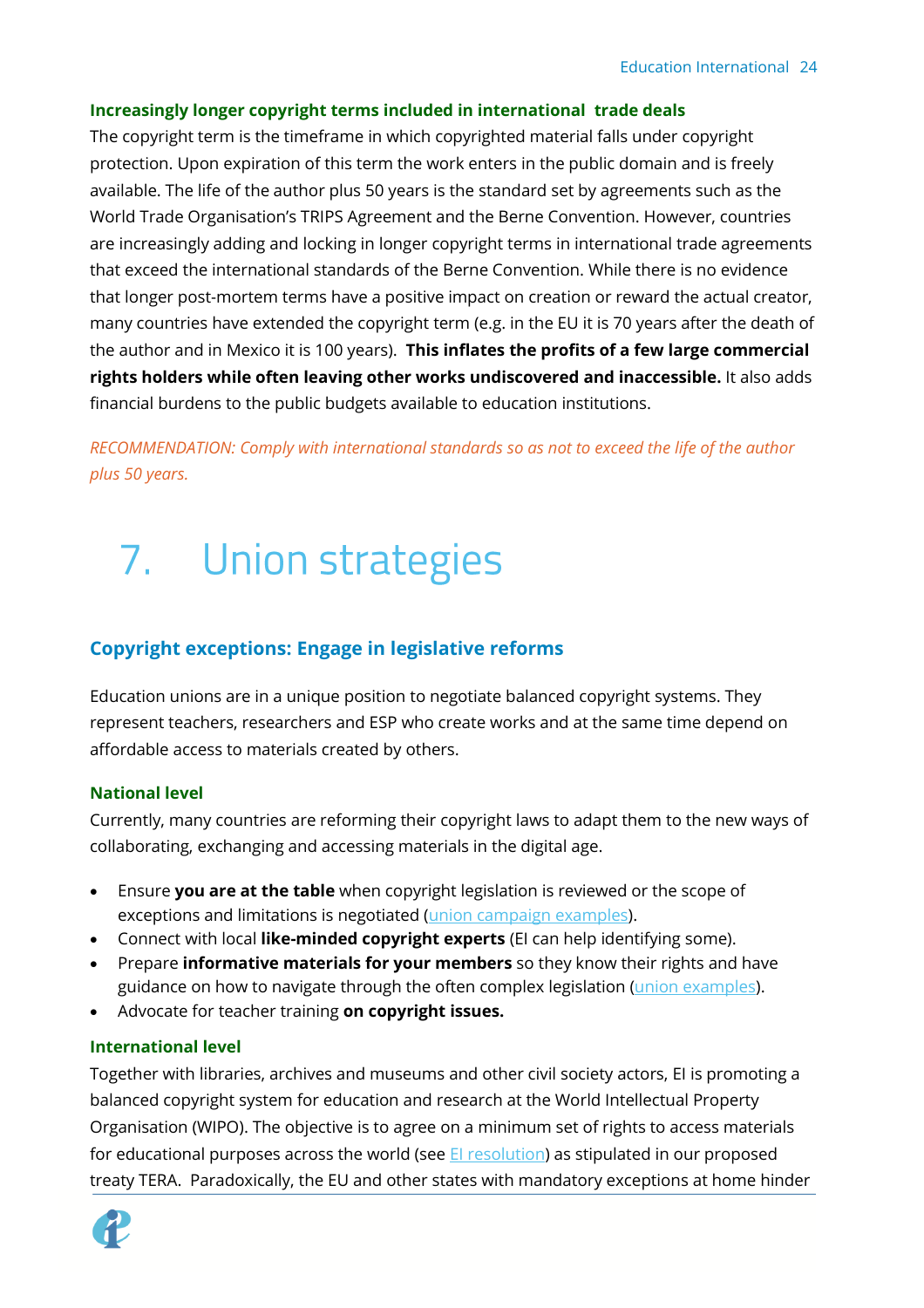reforms promoted by countries in Latin America, Africa and Asia-Pacific. This hypocrisy must be challenged.

- Join us at WIPO in Geneva and ensure the union voice is heard  $(2017)$
- Contact government officials and share our demands

#### **Regional level: The European Union has the only regional approach so far**

The European Union (EU) is currently reforming its copyright law (Directive on Copyright in the Single Market). The outcomes will have a major impact on how copyright legislation is shaped at national level and also on how global copyright reform can be imagined. The for-profit lobby has successfully promoted policies that will divert more money to the already rich and lead to the blanket surveillance of citizens (e.g. upload filters that can also be used for political purposes). This will assert private actor control over how citizens share, communicate, learn and create knowledge and creative work, but also establish tools that can be abused for political purposes – all detrimental to freedom of expression and democratic dialogue. Once the Directive is adopted education unions will need to be involved in its implementation.

# <span id="page-24-0"></span>8. Final remarks

Fair access to and use of works for teaching, learning and research is a central part of quality education and research systems.

**Education unions need to be consulted.** Education unions have the best insight into the daily work of teachers and can share examples of how copyright might create barriers or facilitate the work of teachers, ESP and researchers. They need to be consulted when copyright laws or licensing agreements are negotiated where education budgets are spent and deals are negotiated that affect the daily work of education professionals.

**Copyright is important**. Education unions are not against copyright. They are in favour of a balanced copyright system that empowers teachers, ESP and researchers to provide quality research and education – a human right and central to the development of society. A balanced copyright system does not stand in contradiction to fair remuneration and support for creators – which teachers are themselves.

**Exceptions and limitations are important**. They create the careful balance between the rights of creators and users. They are necessary in addition to quality curated educational resources as teachers will always search for additional pictures, text snippets, pieces of music or videos that will help them explain a certain topic, provoke the most interesting reactions or get their students excited because they have chosen their favourite musician, cartoon character or artist.

**Licenses are complementary but can never replace exceptions**. Education unions are not against licenses. Education unions protect exceptions and limitations because of the reasons

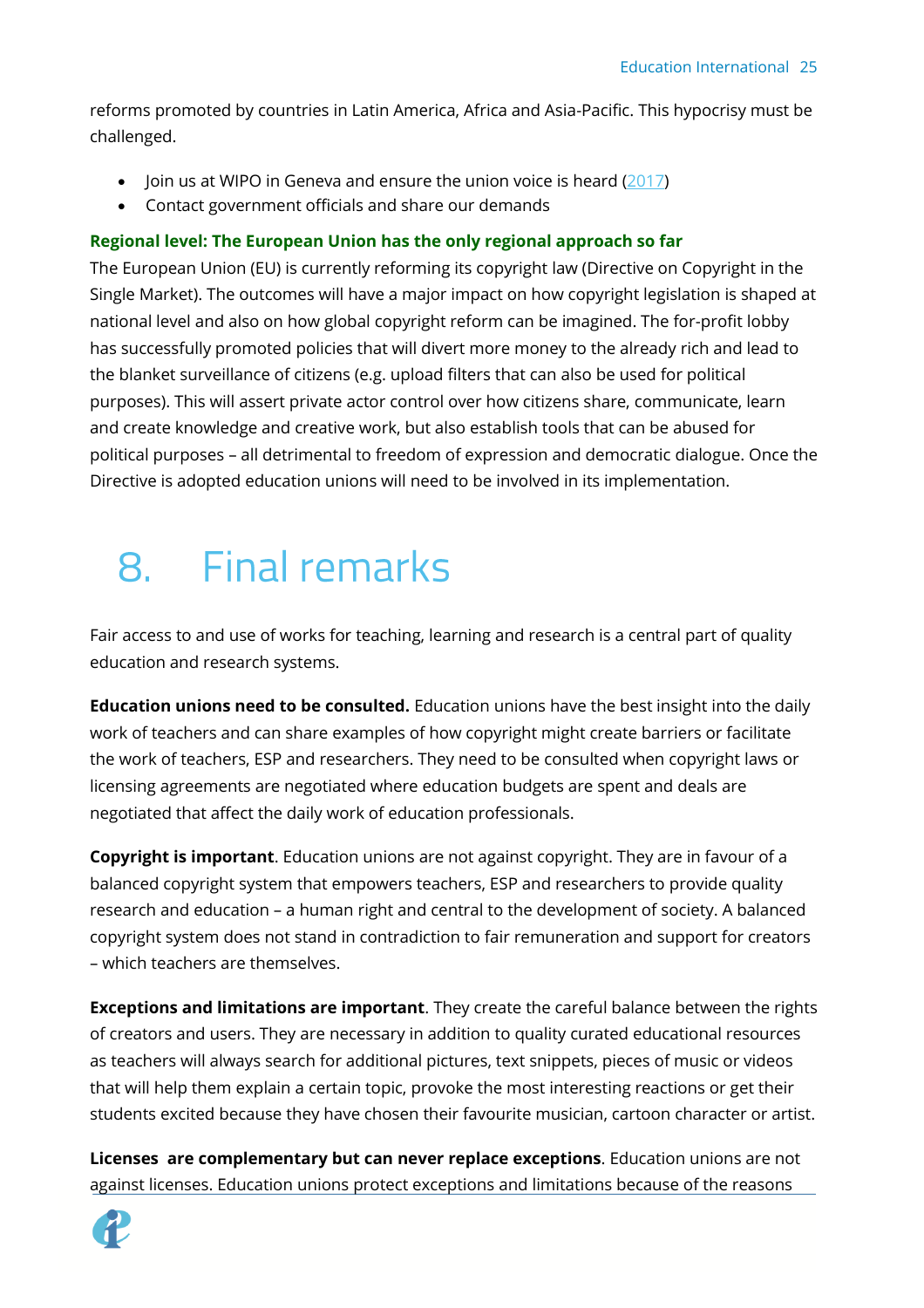named above and support the negotiation of licenses beyond the exceptions. The current challenge is that these licenses are often not fair.

**Professional and academic freedom is key.** It is essential that teachers and researchers are not constrained by excessive publication prices, restrictive copyright policies, editorial preferences or censorship. We need copyright exceptions in order to cater for diverse learning and research settings. Only this way we can ensure that **education as a human right** becomes a reality for all.

**International copyright instruments are important.** A world-wide exception would show that the global community truly commits to the importance of education. It would promote cross-border collaboration and exchange as well as initiate national level copyright reforms that are long overdue.

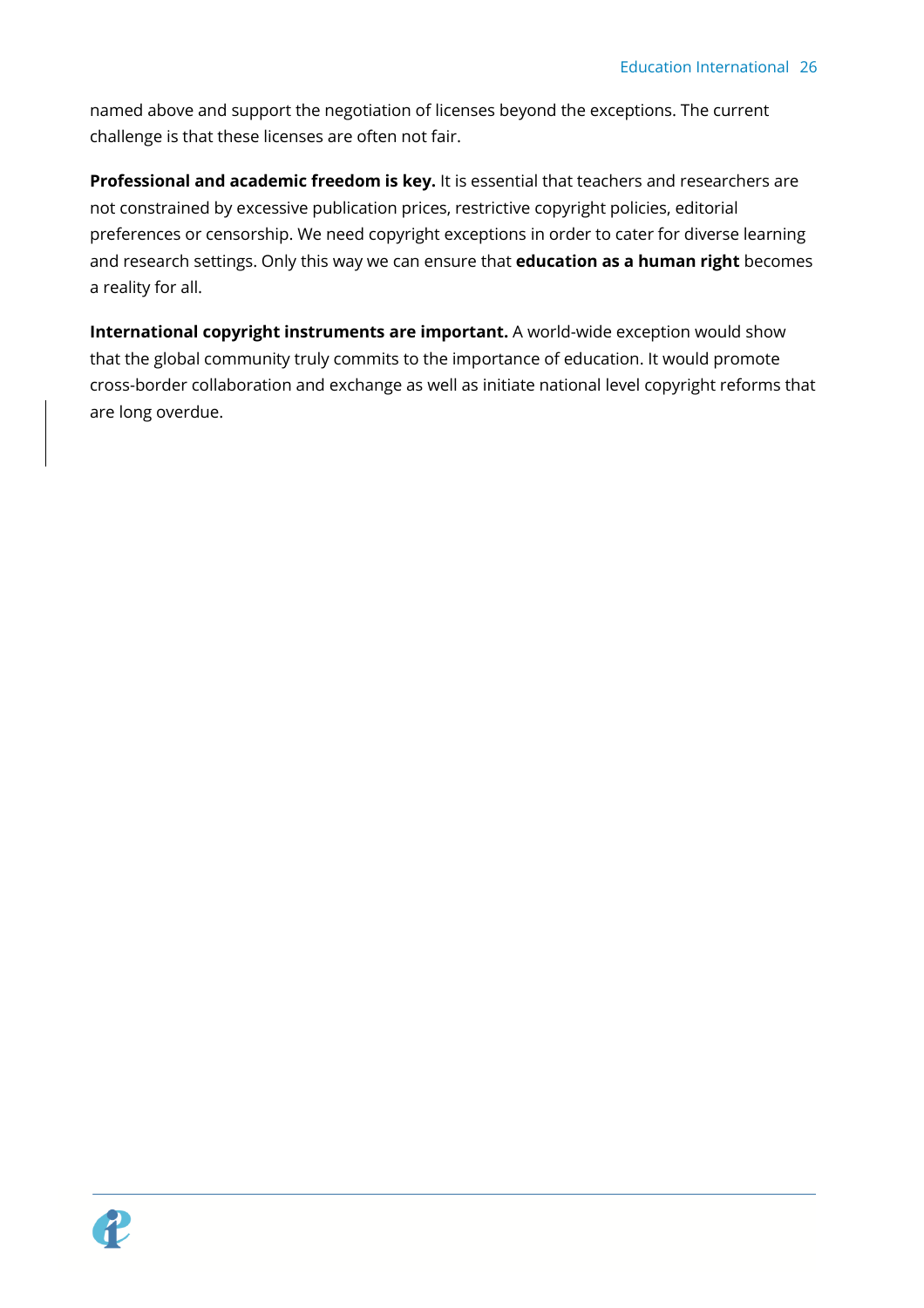# <span id="page-26-0"></span>9. ANNEX

# <span id="page-26-1"></span>**Checklist**

- 1. GENERAL OPEN EXCEPTION.
	- a. EDUCATION. Does the law contain a general user right for education purposes that may apply to
		- i. any use of
		- ii. any work by
		- iii. any user
		- iv. including potentially a commercial use or user
		- v. subject to that use being fair to the author, including
			- 1. in the amount used and
			- 2. in relation to any effect on the market for the original work.
	- b. RESEARCH. Does the law contain a general user right for research purposes that may apply to
		- i. any use of
		- ii. any work by
		- iii. any user
		- iv. including potentially a commercial use or user
		- v. subject to that use being fair to the author, including
			- 1. in the amount used and
			- 2. in relation to any effect on the market for the original work.
- 2. SPECIFIC RIGHTS
	- a. EDUCATION: Does the law, either through operation of an open general exception or through specific exceptions, authorize each of the following activities for educational purposes:
		- i. make private copies in the course of
			- 1. teaching
			- 2. learning
		- ii. perform or otherwise communicate works in an educational context, including
			- 1. in student performances
			- 2. by way of illustration
			- 3. for comment, criticism, or review in the course of instruction
			- 4. in the course of online education;
		- iii. use in anthologies and other compilations, including
			- 1. images,
			- 2. short works
			- 3. excerpts of longer works
		- iv. translation of works when they are not readily available in languages required by users;